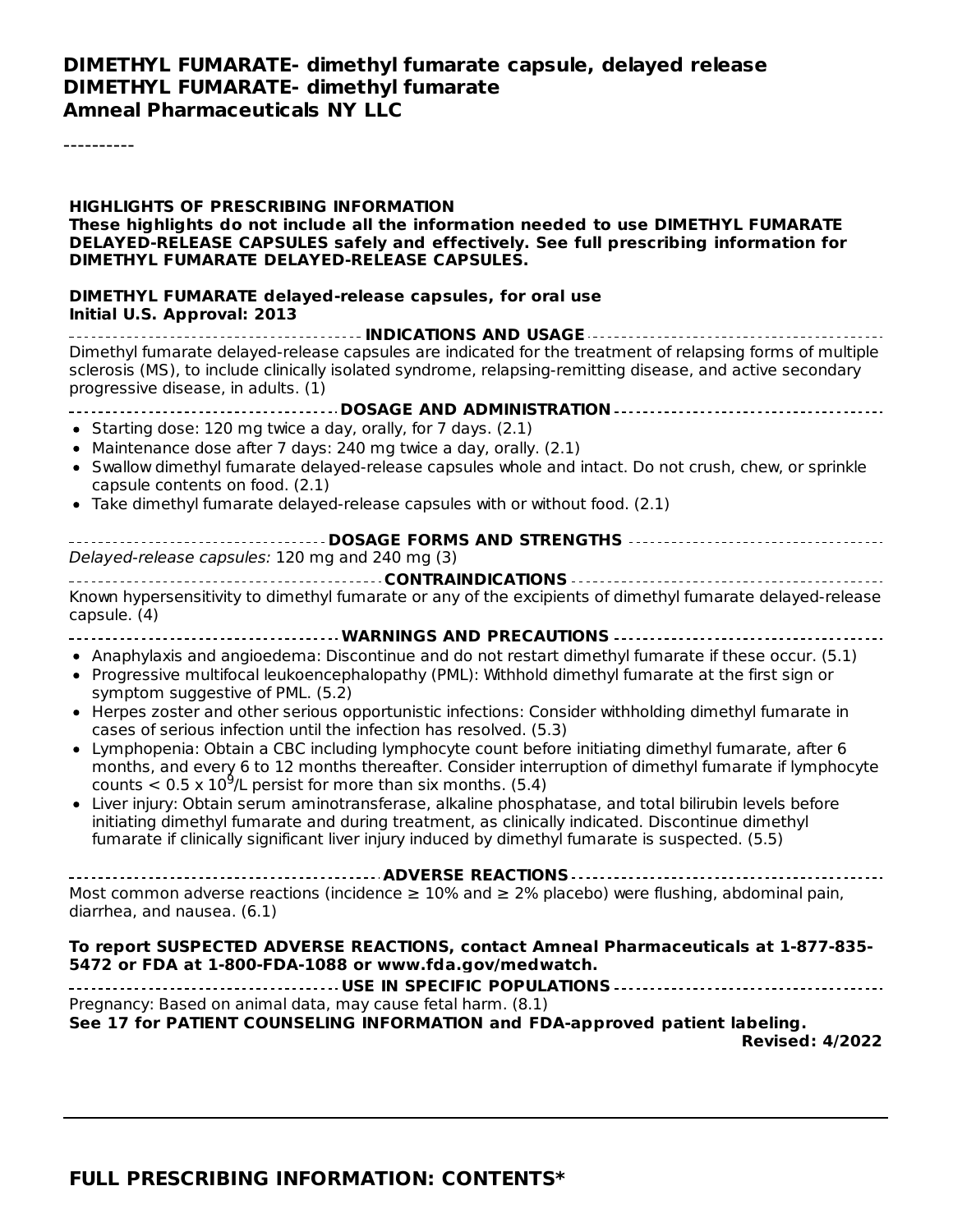## **1 INDICATIONS AND USAGE**

## **2 DOSAGE AND ADMINISTRATION**

- 2.1 Dosing Information
- 2.2 Blood Tests Prior to Initiation of Therapy

## **3 DOSAGE FORMS AND STRENGTHS**

## **4 CONTRAINDICATIONS**

## **5 WARNINGS AND PRECAUTIONS**

- 5.1 Anaphylaxis and Angioedema
- 5.2 Progressive Multifocal Leukoencephalopathy
- 5.3 Herpes Zoster and Other Serious Opportunistic Infections
- 5.4 Lymphopenia
- 5.5 Liver Injury
- 5.6 Flushing

## **6 ADVERSE REACTIONS**

- 6.1 Clinical Trials Experience
- 6.2 Post-marketing Experience

## **8 USE IN SPECIFIC POPULATIONS**

- 8.1 Pregnancy
- 8.2 Lactation
- 8.4 Pediatric Use
- 8.5 Geriatric Use
- **10 OVERDOSE**
- **11 DESCRIPTION**

## **12 CLINICAL PHARMACOLOGY**

- 12.1 Mechanism of Action
- 12.2 Pharmacodynamics
- 12.3 Pharmacokinetics

## **13 NONCLINICAL TOXICOLOGY**

13.1 Carcinogenesis, Mutagenesis, Impairment of Fertility

## 13.2 Animal Toxicology and/or Pharmacology

### **14 CLINICAL STUDIES**

## **16 HOW SUPPLIED/STORAGE AND HANDLING**

### **17 PATIENT COUNSELING INFORMATION**

 $\ast$  Sections or subsections omitted from the full prescribing information are not listed.

## **FULL PRESCRIBING INFORMATION**

## **1 INDICATIONS AND USAGE**

Dimethyl fumarate delayed-release capsules are indicated for the treatment of relapsing forms of multiple sclerosis (MS), to include clinically isolated syndrome, relapsingremitting disease, and active secondary progressive disease, in adults.

## **2 DOSAGE AND ADMINISTRATION**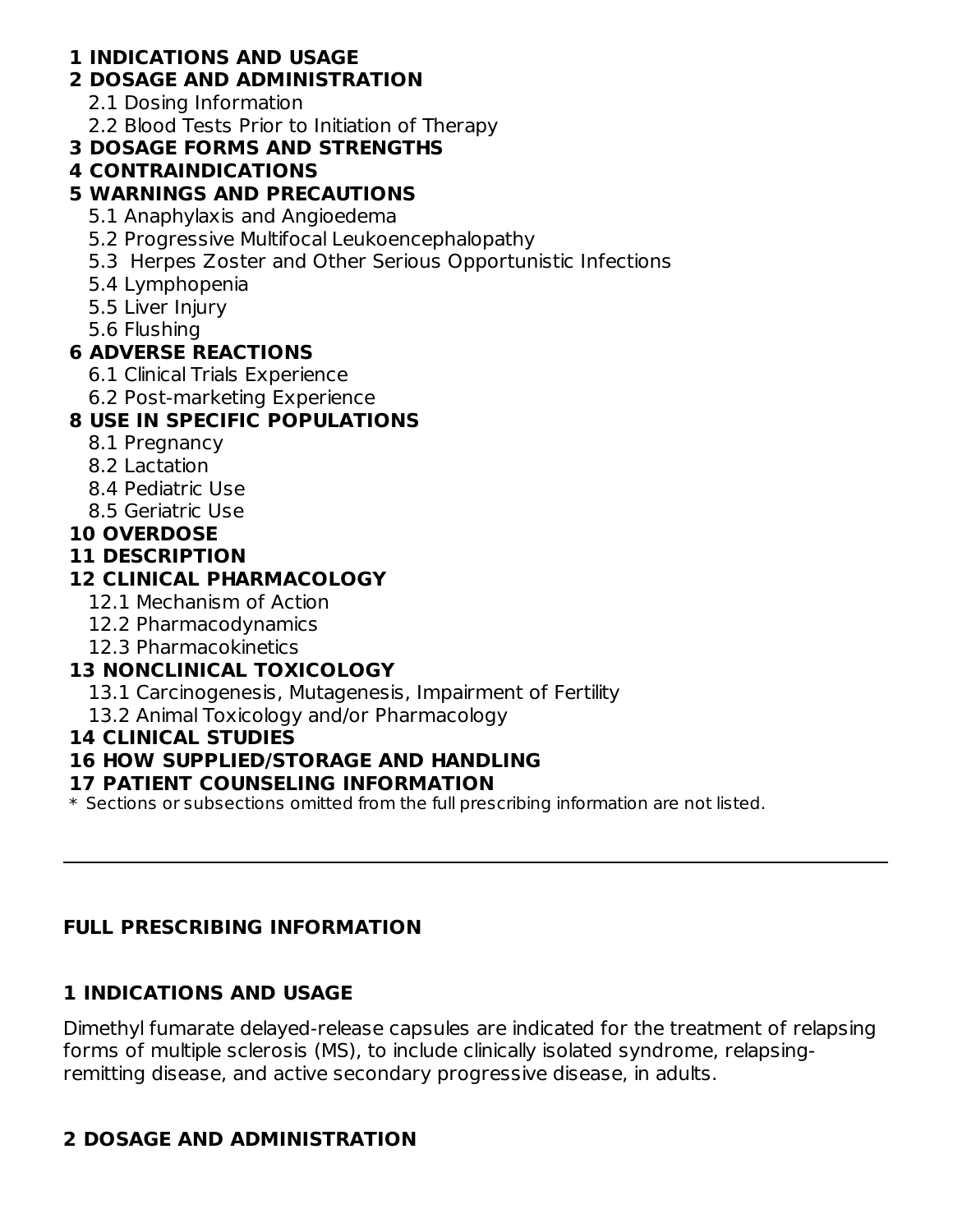## **2.1 Dosing Information**

The starting dose for dimethyl fumarate delayed-release capsules are 120 mg twice a day orally. After 7 days, the dose should be increased to the maintenance dose of 240 mg twice a day orally. Temporary dose reductions to 120 mg twice a day may be considered for individuals who do not tolerate the maintenance dose. Within 4 weeks, the recommended dose of 240 mg twice a day should be resumed. Discontinuation of dimethyl fumarate delayed-release capsules should be considered for patients unable to tolerate return to the maintenance dose. The incidence of flushing may be reduced by administration of dimethyl fumarate delayed-release capsules with food. Alternatively, administration of non-enteric coated aspirin (up to a dose of 325 mg) 30 minutes prior to dimethyl fumarate delayed-release capsules dosing may reduce the incidence or severity of flushing [see Clinical Pharmacology (12.3)].

Dimethyl fumarate delayed-release capsules should be swallowed whole and intact. Dimethyl fumarate delayed-release capsules should not be crushed or chewed and the capsule contents should not be sprinkled on food. Dimethyl fumarate delayed-release capsules can be taken with or without food.

## **2.2 Blood Tests Prior to Initiation of Therapy**

Obtain a complete blood cell count (CBC) including lymphocyte count before initiation of therapy [see Warnings and Precautions (5.4)].

Obtain serum aminotransferase, alkaline phosphatase, and total bilirubin levels prior to treatment with dimethyl fumarate delayed-release capsules *[see Warnings and* Precautions (5.5)].

## **3 DOSAGE FORMS AND STRENGTHS**

Dimethyl fumarate delayed-release capsules are available as hard gelatin delayed-release capsules containing 120 mg or 240 mg of dimethyl fumarate.

Dimethyl Fumarate Delayed-Release Capsules, 120 mg have an opaque green cap printed "AN" on cap with black ink and opaque white body printed "1318" on body with black ink.

Dimethyl Fumarate Delayed-Release Capsules, 240 mg have an opaque green cap printed "AN" on cap with black ink and opaque green body printed "1319" on body with black ink.

## **4 CONTRAINDICATIONS**

Dimethyl fumarate delayed-release capsule are contraindicated in patients with known hypersensitivity to dimethyl fumarate or to any of the excipients of dimethyl fumarate delayed-release capsule. Reactions have included anaphylaxis and angioedema [see Warnings and Precautions (5.1)].

## **5 WARNINGS AND PRECAUTIONS**

## **5.1 Anaphylaxis and Angioedema**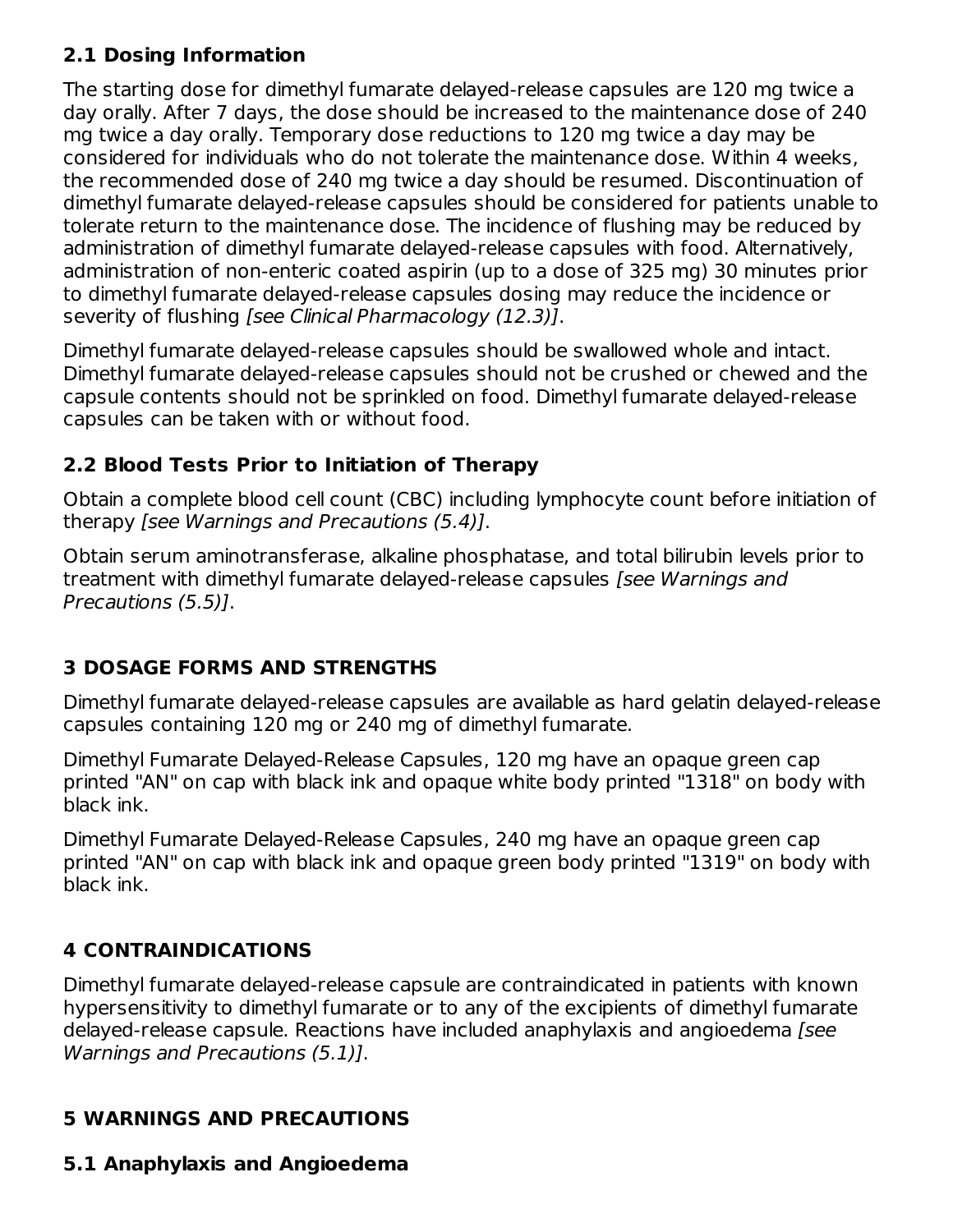Dimethyl fumarate can cause anaphylaxis and angioedema after the first dose or at any time during treatment. Signs and symptoms have included difficulty breathing, urticaria, and swelling of the throat and tongue. Patients should be instructed to discontinue dimethyl fumarate and seek immediate medical care should they experience signs and symptoms of anaphylaxis or angioedema.

## **5.2 Progressive Multifocal Leukoencephalopathy**

Progressive multifocal leukoencephalopathy (PML) has occurred in patients with MS treated with dimethyl fumarate. PML is an opportunistic viral infection of the brain caused by the JC virus (JCV) that typically only occurs in patients who are immunocompromised, and that usually leads to death or severe disability. A fatal case of PML occurred in a patient who received dimethyl fumarate for 4 years while enrolled in a clinical trial. During the clinical trial, the patient experienced prolonged lymphopenia (lymphocyte counts predominantly  $< 0.5 \times 10^9$ /L for 3.5 years) while taking dimethyl fumarate [see Warnings and Precautions (5.4)]. The patient had no other identified systemic medical conditions resulting in compromised immune system function and had not previously been treated with natalizumab, which has a known association with PML. The patient was also not taking any immunosuppressive or immunomodulatory medications concomitantly.

PML has also occurred in the postmarketing setting in the presence of lymphopenia (<  $0.9 \times 10^9$ /L). While the role of lymphopenia in these cases is uncertain, the PML cases have occurred predominantly in patients with lymphocyte counts  $<$  0.8x 10<sup>9</sup>/L persisting for more than 6 months.

At the first sign or symptom suggestive of PML, withhold dimethyl fumarate and perform an appropriate diagnostic evaluation. Typical symptoms associated with PML are diverse, progress over days to weeks, and include progressive weakness on one side of the body or clumsiness of limbs, disturbance of vision, and changes in thinking, memory, and orientation leading to confusion and personality changes.

MRI findings may be apparent before clinical signs or symptoms. Cases of PML, diagnosed based on MRI findings and the detection of JCV DNA in the cerebrospinal fluid in the absence of clinical signs or symptoms specific to PML, have been reported in patients treated with other MS medications associated with PML. Many of these patients subsequently became symptomatic with PML. Therefore, monitoring with MRI for signs that may be consistent with PML may be useful, and any suspicious findings should lead to further investigation to allow for an early diagnosis of PML, if present. Lower PMLrelated mortality and morbidity have been reported following discontinuation of another MS medication associated with PML in patients with PML who were initially asymptomatic compared to patients with PML who had characteristic clinical signs and symptoms at diagnosis. It is not known whether these differences are due to early detection and discontinuation of MS treatment or due to differences in disease in these patients.

## **5.3 Herpes Zoster and Other Serious Opportunistic Infections**

Serious cases of herpes zoster have occurred with dimethyl fumarate, including disseminated herpes zoster, herpes zoster ophthalmicus, herpes zoster meningoencephalitis, and herpes zoster meningomyelitis. These events may occur at any time during treatment. Monitor patients on dimethyl fumarate for signs and symptoms of herpes zoster. If herpes zoster occurs, appropriate treatment for herpes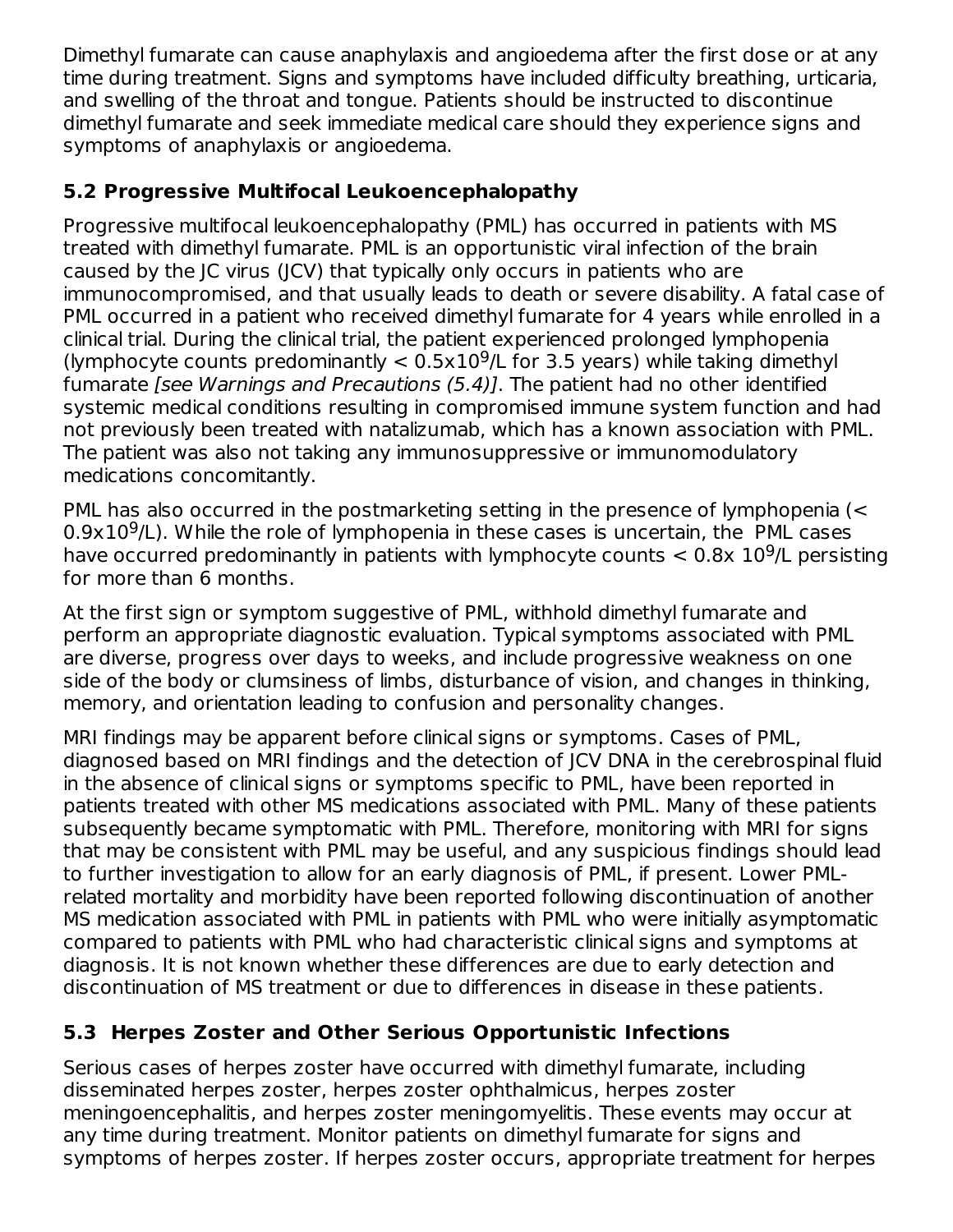zoster should be administered.

Other serious opportunistic infections have occurred with dimethyl fumarate, including cases of serious viral (herpes simplex virus, West Nile virus, cytomegalovirus), fungal (Candida and Aspergillus), and bacterial (Nocardia, Listeria monocytogenes, Mycobacterium tuberculosis) infections. These infections have been reported in patients with reduced absolute lymphocyte counts (ALC) as well as in patients with normal ALC. These infections have affected the brain, meninges, spinal cord, gastrointestinal tract, lungs, skin, eye, and ear. Patients with symptoms and signs consistent with any of these infections should undergo prompt diagnostic evaluation and receive appropriate treatment.

Consider withholding dimethyl fumarate treatment in patients with herpes zoster or other serious infections until the infection has resolved *[see Adverse Reactions (6.2)]*.

## **5.4 Lymphopenia**

Dimethyl fumarate may decrease lymphocyte counts. In the MS placebo controlled trials, mean lymphocyte counts decreased by approximately 30% during the first year of treatment with dimethyl fumarate and then remained stable. Four weeks after stopping dimethyl fumarate, mean lymphocyte counts increased but did not return to baseline. Six percent (6%) of dimethyl fumarate patients and  $<$  1% of placebo patients experienced lymphocyte counts  $< 0.5x10<sup>9</sup>/L$  (lower limit of normal  $0.91x10<sup>9</sup>/L$ ). The incidence of infections (60% vs. 58%) and serious infections (2% vs. 2%) was similar in patients treated with dimethyl fumarate or placebo, respectively. There was no increased incidence of serious infections observed in patients with lymphocyte counts  $< 0.8 \times 10^9$ /L or  $\leq$  0.5x10<sup>9</sup>/L in controlled trials, although one patient in an extension study developed PML in the setting of prolonged lymphopenia (lymphocyte counts predominantly <  $0.5 \times 10^9$ /L for 3.5 years) [see Warnings and Precautions (5.2)].

In controlled and uncontrolled clinical trials, 2% of patients experienced lymphocyte counts  $< 0.5 \times 10^9$ /L for at least six months, and in this group the majority of lymphocyte counts remained  $< 0.5 \times 10^9$ /L with continued therapy. Dimethyl fumarate has not been studied in patients with pre-existing low lymphocyte counts.

Obtain a CBC, including lymphocyte count, before initiating treatment with dimethyl fumarate, 6 months after starting treatment, and then every 6 to 12 months thereafter, and as clinically indicated. Consider interruption of dimethyl fumarate in patients with lymphocyte counts less than  $0.5 \times 10^9$ /L persisting for more than six months. Given the potential for delayed recovery of lymphocyte counts, continue to obtain lymphocyte counts until their recovery if dimethyl fumarate is discontinued or interrupted due to lymphopenia. Consider withholding treatment from patients with serious infections until resolution. Decisions about whether or not to restart dimethyl fumarate should be individualized based on clinical circumstances.

### **5.5 Liver Injury**

Clinically significant cases of liver injury have been reported in patients treated with dimethyl fumarate in the postmarketing setting. The onset has ranged from a few days to several months after initiation of treatment with dimethyl fumarate. Signs and symptoms of liver injury, including elevation of serum aminotransferases to greater than 5-fold the upper limit of normal and elevation of total bilirubin to greater than 2-fold the upper limit of normal have been observed. These abnormalities resolved upon treatment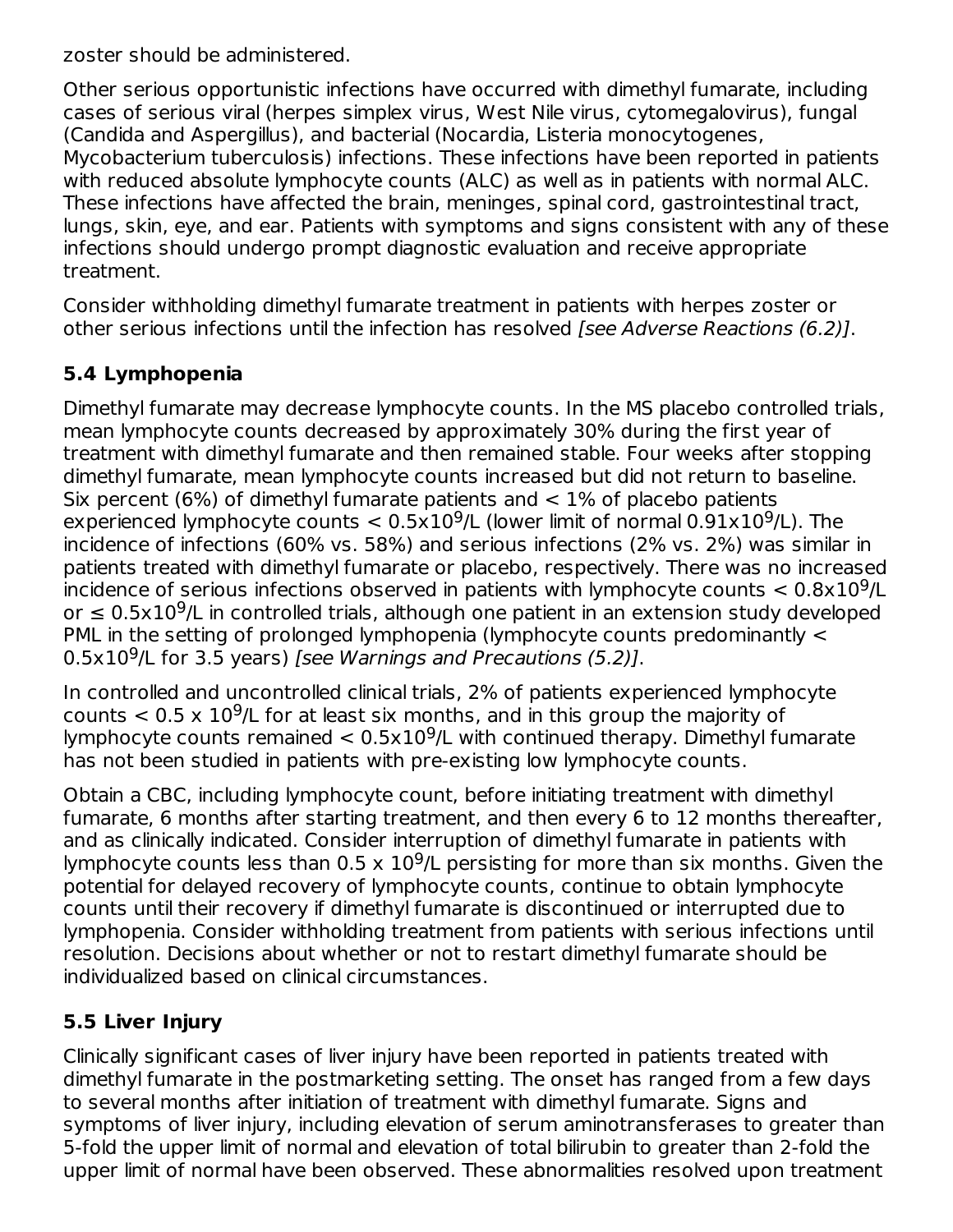discontinuation. Some cases required hospitalization. None of the reported cases resulted in liver failure, liver transplant, or death. However, the combination of new serum aminotransferase elevations with increased levels of bilirubin caused by druginduced hepatocellular injury is an important predictor of serious liver injury that may lead to acute liver failure, liver transplant, or death in some patients.

Elevations of hepatic transaminases (most no greater than 3 times the upper limit of normal) were observed during controlled trials [see Adverse Reactions (6.1)].

Obtain serum aminotransferase, alkaline phosphatase (ALP), and total bilirubin levels prior to treatment with dimethyl fumarate and during treatment, as clinically indicated. Discontinue dimethyl fumarate if clinically significant liver injury induced by dimethyl fumarate is suspected.

## **5.6 Flushing**

Dimethyl fumarate may cause flushing (e.g., warmth, redness, itching, and/or burning sensation). In clinical trials, 40% of dimethyl fumarate treated patients experienced flushing. Flushing symptoms generally began soon after initiating dimethyl fumarate and usually improved or resolved over time. In the majority of patients who experienced flushing, it was mild or moderate in severity. Three percent (3%) of patients discontinued dimethyl fumarate for flushing and < 1% had serious flushing symptoms that were not life-threatening but led to hospitalization. Administration of dimethyl fumarate with food may reduce the incidence of flushing. Alternatively, administration of non-enteric coated aspirin (up to a dose of 325 mg) 30 minutes prior to dimethyl fumarate dosing may reduce the incidence or severity of flushing [see Dosing and Administration (2.1) and Clinical Pharmacology (12.3)].

## **6 ADVERSE REACTIONS**

The following important adverse reactions are described elsewhere in labeling:

- Anaphylaxis and Angioedema [see Warnings and Precautions (5.1)].
- Progressive multifocal leukoencephalopathy [see Warnings and Precautions (5.2)].
- Herpes Zoster and Other Serious Opportunistic Infections [see Warnings and Precautions (5.3)].
- Lymphopenia [see Warnings and Precautions (5.4)].
- Liver Injury [see Warnings and Precautions (5.5)].
- Flushing *[see Warnings and Precautions (5.6)]*.

## **6.1 Clinical Trials Experience**

Because clinical trials are conducted under widely varying conditions, adverse reaction rates observed in clinical trials of a drug cannot be directly compared to rates in the clinical trials of another drug and may not reflect the rates observed in clinical practice.

The most common adverse reactions (incidence  $\geq 10\%$  and  $\geq 2\%$  more than placebo) for dimethyl fumarate were flushing, abdominal pain, diarrhea, and nausea.

#### Adverse Reactions in Placebo-Controlled Trials

In the two well-controlled studies demonstrating effectiveness, 1,529 patients received dimethyl fumarate with an overall exposure of 2,244 person-years [see Clinical Studies  $(14)$ ].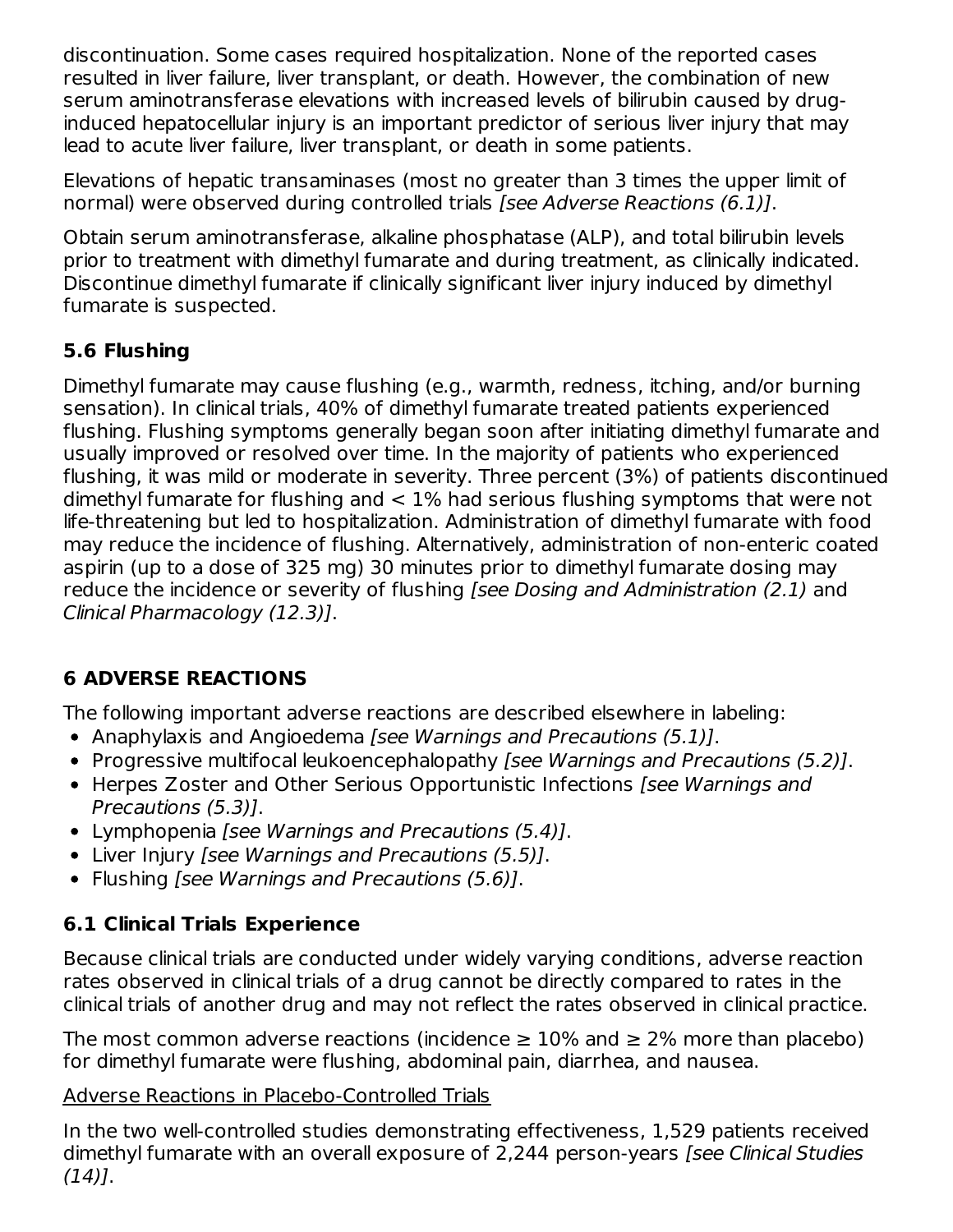The adverse reactions presented in the table below are based on safety information from 769 patients treated with dimethyl fumarate delayed-release capsules 240 mg twice a day and 771 placebo-treated patients.

#### **Table 1: Adverse Reactions in Study 1 and 2 reported for Dimethyl Fumarate Delayed-Release Capsules 240 mg BID at ≥ 2% higher incidence than placebo**

|                                                                             | <b>Dimethyl Fumarate</b><br><b>Dimethyl Fumarate<br/>Delayed-Release Capsules</b><br>N 760<br>$N = 769$<br>% | %   |
|-----------------------------------------------------------------------------|--------------------------------------------------------------------------------------------------------------|-----|
| Flushing                                                                    | 40                                                                                                           | 6   |
| Abdominal pain                                                              | 18                                                                                                           | 10  |
| Diarrhea                                                                    | 14                                                                                                           | 11  |
| <b>Nausea</b>                                                               | 12                                                                                                           |     |
| Vomiting                                                                    | 19                                                                                                           |     |
| Pruritus                                                                    | 18                                                                                                           |     |
| Rash                                                                        | 18                                                                                                           |     |
| Albumin urine present                                                       |                                                                                                              |     |
| Erythema                                                                    |                                                                                                              |     |
| Dyspepsia                                                                   |                                                                                                              |     |
| $\overline{ {\mathsf{Aspartate}} }$ aminotransferase $\vert_4$<br>increased |                                                                                                              |     |
| Lymphopenia                                                                 |                                                                                                              | < 1 |

### Gastrointestinal

Dimethyl fumarate caused GI events (e.g., nausea, vomiting, diarrhea, abdominal pain, and dyspepsia). The incidence of GI events was higher early in the course of treatment (primarily in month 1) and usually decreased over time in patients treated with dimethyl fumarate compared with placebo. Four percent (4%) of patients treated with dimethyl fumarate and less than 1% of placebo patients discontinued due to gastrointestinal events. The incidence of serious GI events was 1% in patients treated with dimethyl fumarate.

### Hepatic Transaminases

An increased incidence of elevations of hepatic transaminases in patients treated with dimethyl fumarate was seen primarily during the first six months of treatment, and most patients with elevations had levels < 3 times the upper limit of normal (ULN) during controlled trials. Elevations of alanine aminotransferase and aspartate aminotransferase to  $\geq$  3 times the ULN occurred in a small number of patients treated with both dimethyl fumarate and placebo and were balanced between groups. There were no elevations in transaminases  $\geq 3$  times the ULN with concomitant elevations in total bilirubin  $> 2$  times the ULN. Discontinuations due to elevated hepatic transaminases were < 1% and were similar in patients treated with dimethyl fumarate or placebo.

### Eosinophilia

A transient increase in mean eosinophil counts was seen during the first 2 months of therapy.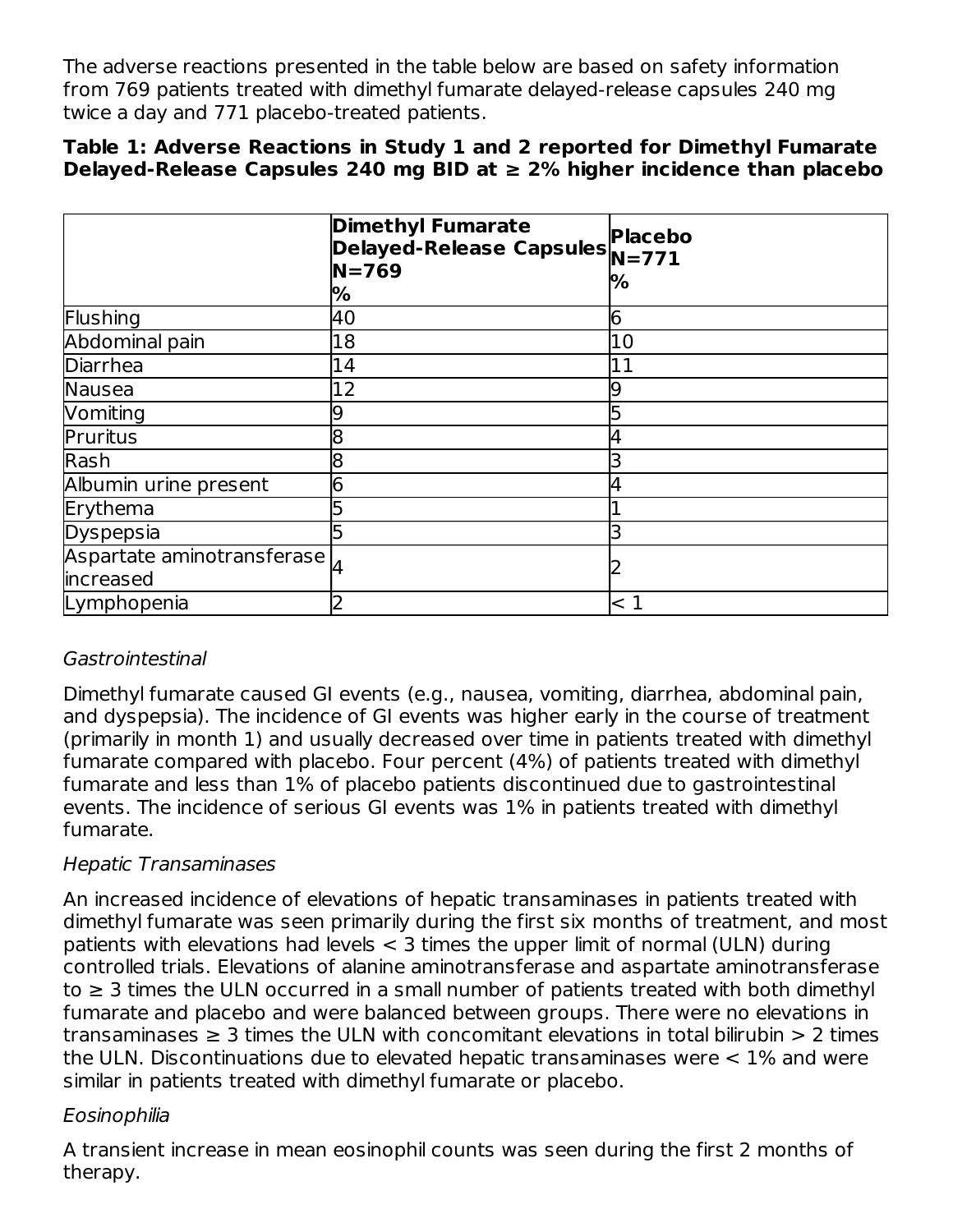### Adverse Reactions in Placebo-Controlled and Uncontrolled Studies

In placebo-controlled and uncontrolled clinical studies, a total of 2,513 patients have received dimethyl fumarate and been followed for periods up to 4 years with an overall exposure of 4,603 person-years. Approximately 1,162 patients have received more than 2 years of treatment with dimethyl fumarate. The adverse reaction profile of dimethyl fumarate in the uncontrolled clinical studies was consistent with the experience in the placebo-controlled clinical trials.

## **6.2 Post-marketing Experience**

The following adverse reaction has been identified during post-approval use of dimethyl fumarate. Because these reactions are reported voluntarily from a population of uncertain size, it is not always possible to reliably estimate their frequency or establish a causal relationship to drug exposure.

Hepatobiliary Disorders: Liver function abnormalities (elevations in transaminases  $\geq 3$ times ULN with concomitant elevations in total bilirubin  $> 2$  times ULN) [see Warnings] and Precautions (5.5)].

Infections and Infestations: Herpes zoster infection and other serious opportunistic infections [see Warnings and Precautions (5.3)].

Respiratory, Thoracic, and Mediastinal Disorders: Rhinorrhea

Skin and Subcutaneous: Alopecia

## **8 USE IN SPECIFIC POPULATIONS**

## **8.1 Pregnancy**

### Risk Summary

There are no adequate data on the developmental risk associated with the use of dimethyl fumarate in pregnant women. In animals, adverse effects on offspring survival, growth, sexual maturation, and neurobehavioral function were observed when dimethyl fumarate (DMF) was administered during pregnancy and lactation at clinically relevant doses [see Data].

In the U.S. general population, the estimated background risk of major birth defects and miscarriage in clinically recognized pregnancies is 2% to 4% and 15% to 20%, respectively. The background risk of major birth defects and miscarriage for the indicated population is unknown.

Data

### Animal Data

In rats administered DMF orally (25 mg/kg/day, 100 mg/kg/day, 250 mg/kg/day) throughout organogenesis, embryofetal toxicity (reduced fetal body weight and delayed ossification) were observed at the highest dose tested. This dose also produced evidence of maternal toxicity (reduced body weight). Plasma exposure (AUC) for monomethyl fumarate (MMF), the major circulating metabolite, at the no-effect dose is approximately three times that in humans at the recommended human dose (RHD) of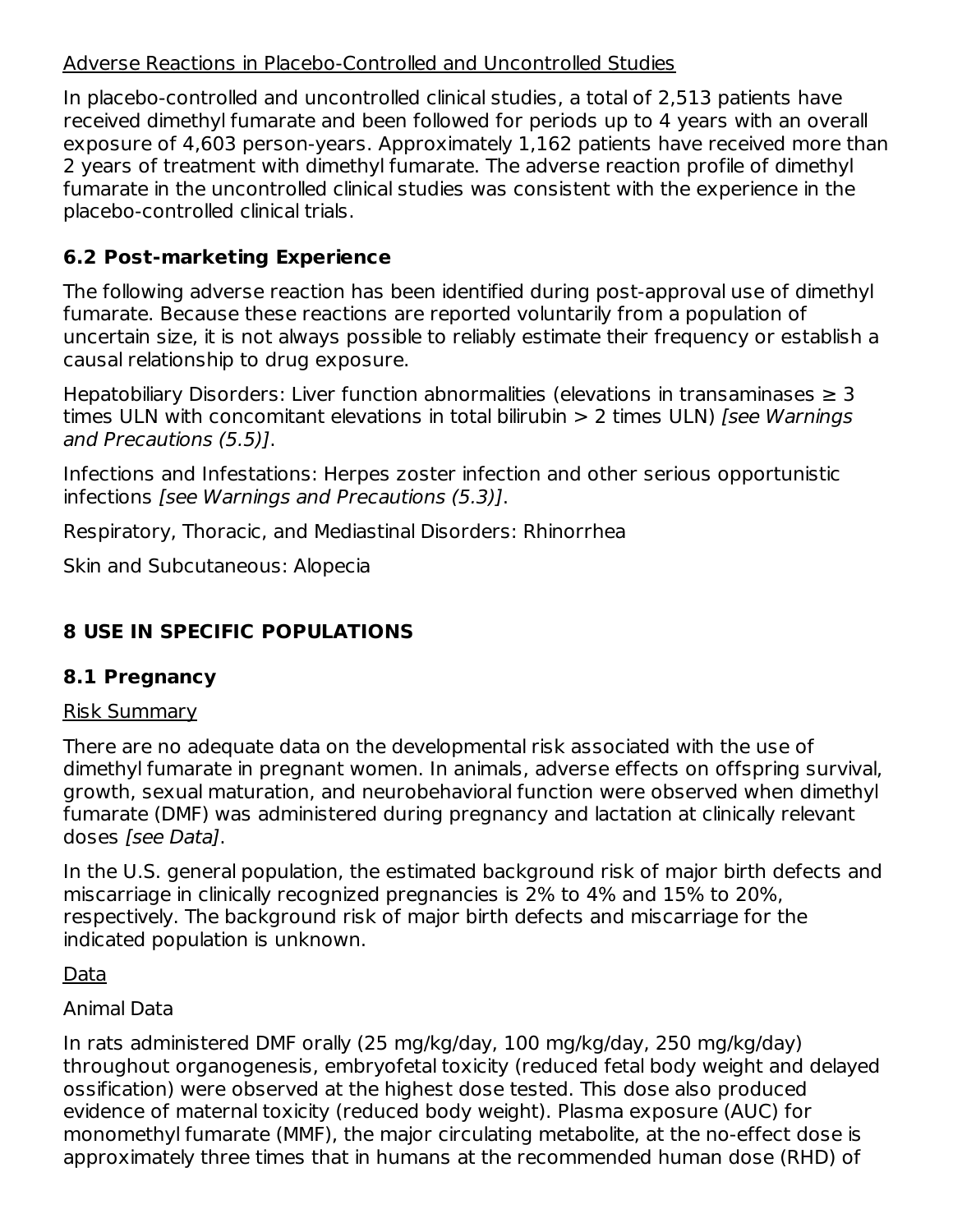480 mg/day. In rabbits administered DMF orally (25 mg/kg/day, 75 mg/kg/day, and 150 mg/kg/day) throughout organogenesis, embryolethality and decreased maternal body weight were observed at the highest dose tested. The plasma AUC for MMF at the noeffect dose is approximately 5 times that in humans at the RHD.

Oral administration of DMF (25 mg/kg/day, 100 mg/kg/day, and 250 mg/kg/day) to rats throughout organogenesis and lactation resulted in increased lethality, persistent reductions in body weight, delayed sexual maturation (male and female pups), and reduced testicular weight at the highest dose tested. Neurobehavioral impairment was observed at all doses. A no-effect dose for developmental toxicity was not identified. The lowest dose tested was associated with plasma AUC for MMF lower than that in humans at the RHD.

## **8.2 Lactation**

#### Risk Summary

There are no data on the presence of DMF or MMF in human milk. The effects on the breastfed infant and on milk production are unknown.

The developmental and health benefits of breastfeeding should be considered along with the mother's clinical need for dimethyl fumarate and any potential adverse effects on the breastfed infant from the drug or from the underlying maternal condition.

### **8.4 Pediatric Use**

Safety and effectiveness in pediatric patients have not been established.

#### **8.5 Geriatric Use**

Clinical studies of dimethyl fumarate did not include sufficient numbers of patients aged 65 and over to determine whether they respond differently from younger patients.

### **10 OVERDOSE**

Cases of overdose with dimethyl fumarate have been reported. The symptoms described in these cases were consistent with the known adverse event profile of dimethyl fumarate.

There are no known therapeutic interventions to enhance elimination of dimethyl fumarate nor is there a known antidote. In the event of overdose, initiate symptomatic supportive treatment as clinically indicated.

### **11 DESCRIPTION**

Dimethyl fumarate delayed-released capsules contain dimethyl fumarate which is also known by its chemical name, dimethyl (E) butenedioate, (C $_6$ H $_8$ O $_4$ ). It has the following structure: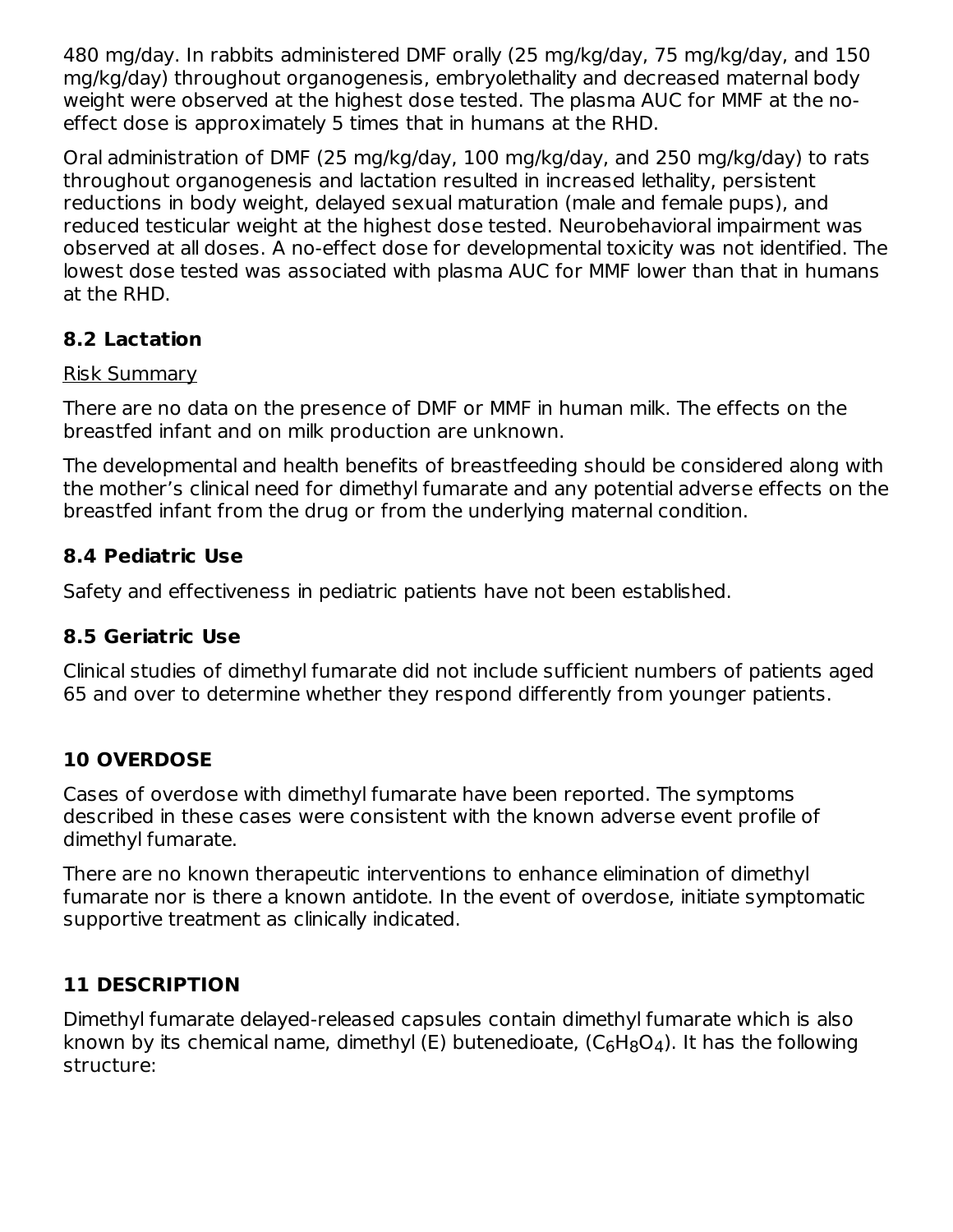

Dimethyl fumarate is a white to off-white powder. It is soluble in dichloromethane, N, N dimethyl formamide and sparingly soluble in methanol.

Dimethyl fumarate delayed-released capsules are provided as hard gelatin delayedrelease capsules for oral administration, containing 120 mg or 240 mg of dimethyl fumarate consisting of the following inactive ingredients: colloidal silicon dioxide, croscarmellose sodium, magnesium stearate, methacrylic acid copolymer Type A, methacrylic acid copolymer dispersion Type C, microcrystalline cellulose, silicified microcrystalline cellulose (microcrystaline cellulose & colloidal silicon dioxide), talc and triethyl citrate. The hard gelatin capsule shells contain: D&C yellow No. 10, FD&C blue No. 1, gelatin, sodium lauryl sulfate and titanium dioxide.

Each capsule shell is imprinted with black pharmaceutical ink which contains: ammonium hydroxide, ferrosoferric oxide, propylene glycol and shellac glaze.

## **12 CLINICAL PHARMACOLOGY**

### **12.1 Mechanism of Action**

The mechanism by which dimethyl fumarate (DMF) exerts its therapeutic effect in multiple sclerosis is unknown. DMF and the metabolite, monomethyl fumarate (MMF), have been shown to activate the Nuclear factor (erythroid-derived 2)-like 2 (Nrf2) pathway in vitro and in vivo in animals and humans. The Nrf2 pathway is involved in the cellular response to oxidative stress. MMF has been identified as a nicotinic acid receptor agonist in vitro.

#### **12.2 Pharmacodynamics**

#### Potential to prolong the QT interval

In a placebo controlled thorough QT study performed in healthy subjects, there was no evidence that dimethyl fumarate caused QT interval prolongation of clinical significance (i.e. the upper bound of the 90% confidence interval for the largest placebo-adjusted, baseline-corrected QTc was below 10 ms).

#### **12.3 Pharmacokinetics**

After oral administration of dimethyl fumarate, dimethyl fumarate undergoes rapid presystemic hydrolysis by esterases and is converted to its active metabolite, monomethyl fumarate (MMF). Dimethyl fumarate is not quantifiable in plasma following oral administration of dimethyl fumarate. Therefore all pharmacokinetic analyses related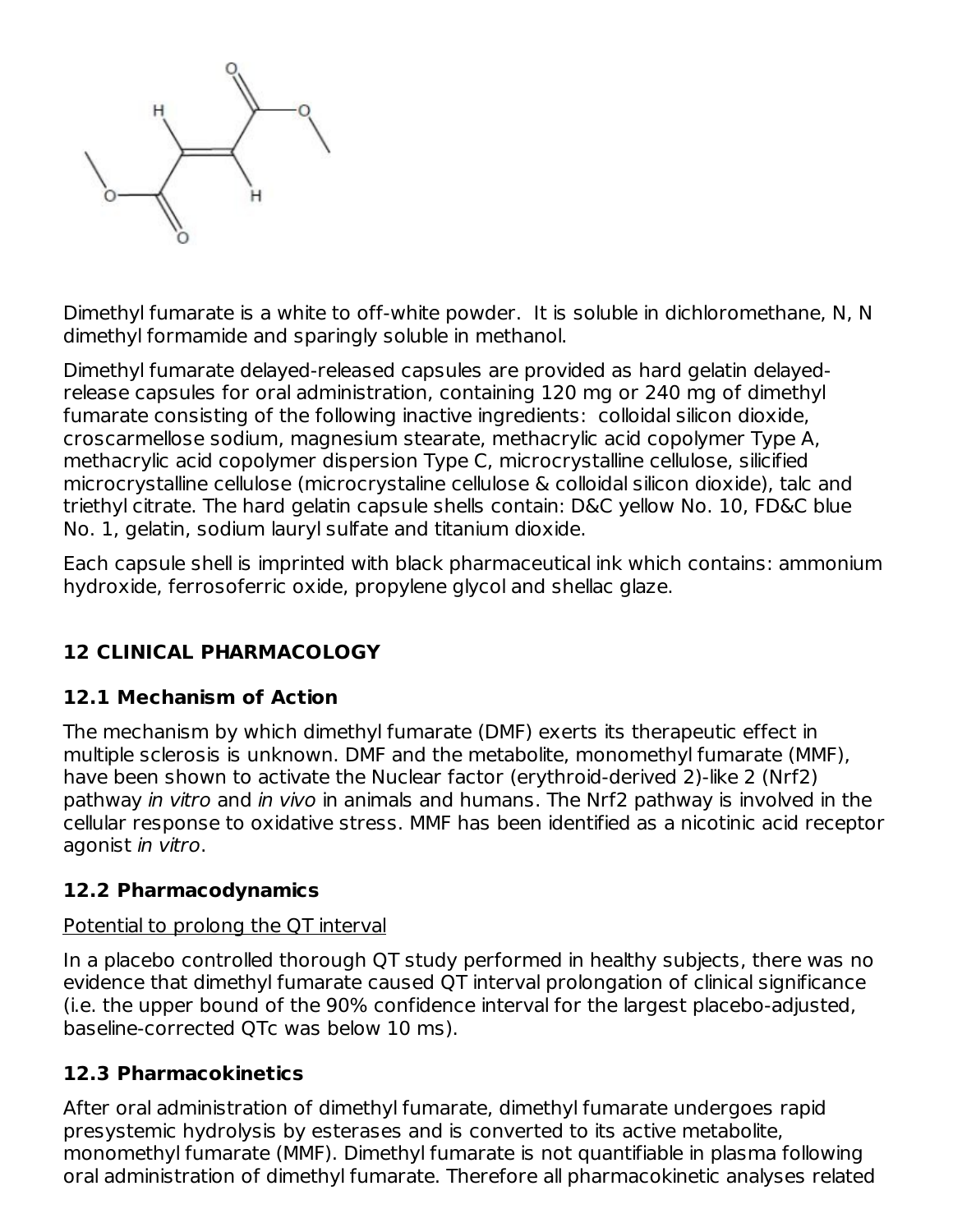to dimethyl fumarate were performed with plasma MMF concentrations. Pharmacokinetic data were obtained in subjects with multiple sclerosis and healthy volunteers.

#### Absorption

The median T $_{\sf max}$  of MMF is 2 to 2.5 hours. The peak plasma concentration (C $_{\sf max}$ ) and overall exposure (AUC) increased approximately dose proportionally in the dose range studied (120 mg to 360 mg). Following administration of dimethyl fumarate delayedrelease capsules, 240 mg twice a day with food, the mean C<sub>max</sub> of MMF was 1.87 mg/L and AUC was 8.21 mg.hr/L in MS patients.

A high-fat, high-calorie meal did not affect the AUC of MMF but decreased its  $\mathsf{C}_{\mathsf{max}}$  by 40%. The T<sub>max</sub> was delayed from 2.0 hours to 5.5 hours. In this study, the incidence of flushing was reduced by approximately 25% in the fed state.

#### **Distribution**

The apparent volume of distribution of MMF varies between 53 L and 73 L in healthy subjects. Human plasma protein binding of MMF is 27% to 45% and independent of concentration.

#### **Metabolism**

In humans, dimethyl fumarate is extensively metabolized by esterases, which are ubiquitous in the gastrointestinal tract, blood, and tissues, before it reaches the systemic circulation. Further metabolism of MMF occurs through the tricarboxylic acid (TCA) cycle, with no involvement of the cytochrome P450 (CYP) system. MMF, fumaric and citric acid, and glucose are the major metabolites in plasma.

#### **Elimination**

Exhalation of CO<sub>2</sub> is the primary route of elimination, accounting for approximately 60% of the dimethyl fumarate dose. Renal and fecal elimination are minor routes of elimination, accounting for 16% and 1% of the dose respectively. Trace amounts of unchanged MMF were present in urine.

The terminal half-life of MMF is approximately 1 hour and no circulating MMF is present at 24 hours in the majority of individuals. Accumulation of MMF does not occur with multiple doses of dimethyl fumarate.

#### Specific Populations

Body weight, gender, and age do not require dosage adjustment.

No studies have been conducted in subjects with hepatic or renal impairment. However, neither condition would be expected to affect exposure to MMF and therefore no dosage adjustment is necessary.

#### Drug Interaction Studies

No potential drug interactions with dimethyl fumarate or MMF were identified in in vitro CYP inhibition and induction studies, or in P-glycoprotein studies. Single doses of interferon beta-1a or glatiramer acetate did not alter the pharmacokinetics of MMF. Aspirin, when administered approximately 30 minutes before dimethyl fumarate, did not alter the pharmacokinetics of MMF.

#### Oral Contraceptives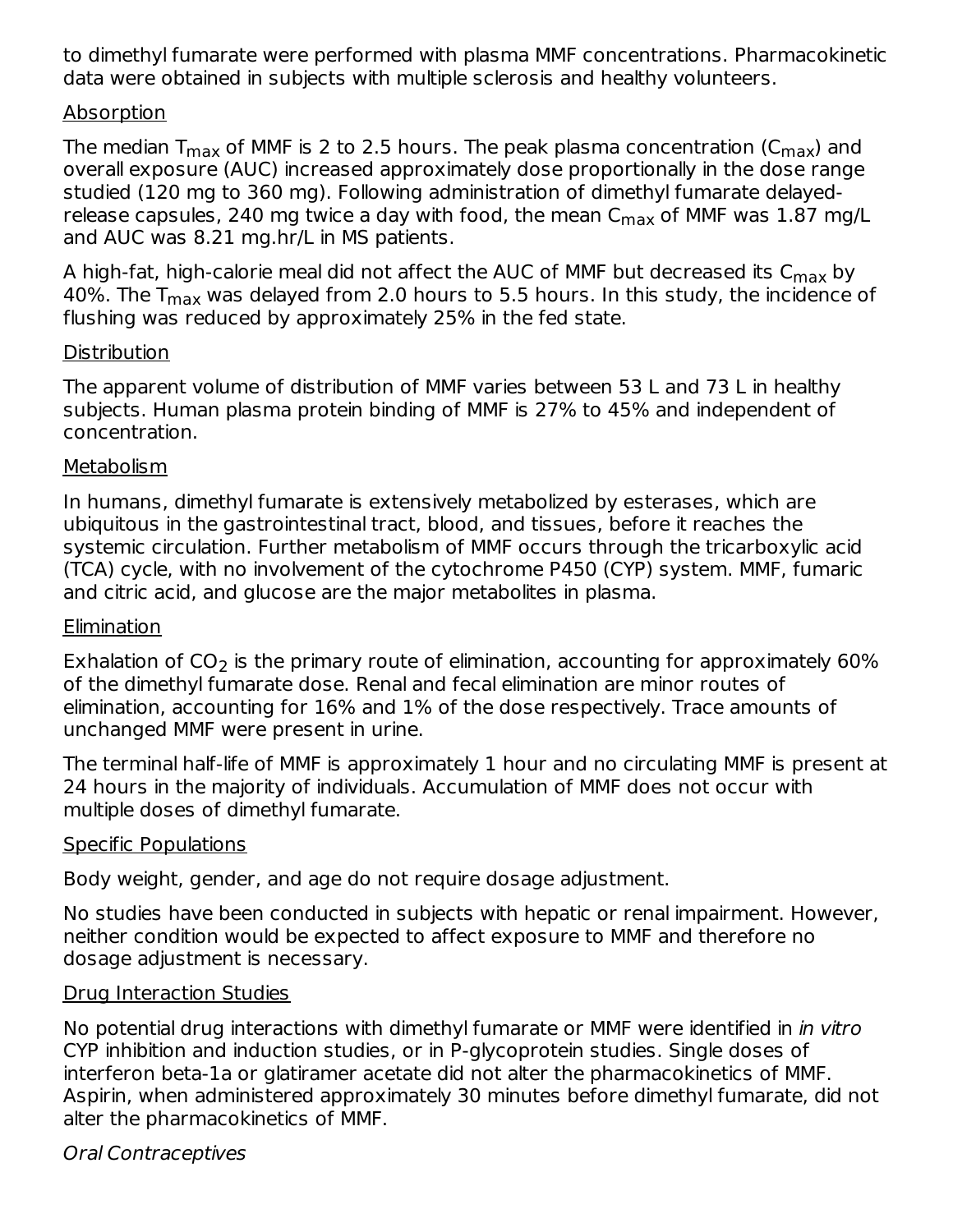The co-administration of dimethyl fumarate with a combined oral contraceptive (norelgestromin and ethinyl estradiol) did not elicit any relevant effects in oral contraceptives exposure. No interaction studies have been performed with oral contraceptives containing other progestogens.

## **13 NONCLINICAL TOXICOLOGY**

## **13.1 Carcinogenesis, Mutagenesis, Impairment of Fertility**

### Carcinogenesis

Carcinogenicity studies of dimethyl fumarate (DMF) were conducted in mice and rats. In mice, oral administration of DMF (25 mg/kg/day, 75 mg/kg/day, 200 mg/kg/day, and 400 mg/kg/day) for up to two years resulted in an increase in nonglandular stomach (forestomach) and kidney tumors: squamous cell carcinomas and papillomas of the forestomach in males and females at 200 mg/kg/day and 400 mg/kg/day; leiomyosarcomas of the forestomach at 400 mg/kg/day in males and females; renal tubular adenomas and carcinomas at 200 mg/kg/day and 400 mg/kg/day in males; and renal tubule adenomas at 400 mg/kg/day in females. Plasma MMF exposure (AUC) at the highest dose not associated with tumors in mice (75 mg/kg/day) was similar to that in humans at the recommended human dose (RHD) of 480 mg/day.

In rats, oral administration of DMF (25 mg/kg/day, 50 mg/kg/day, 100 mg/kg/day, and 150 mg/kg/day) for up to two years resulted in increases in squamous cell carcinomas and papillomas of the forestomach at all doses tested in males and females, and in testicular interstitial (Leydig) cell adenomas at 100 and 150 mg/kg/day. Plasma MMF AUC at the lowest dose tested was lower than that in humans at the RHD.

### **Mutagenesis**

Dimethyl fumarate (DMF) and monomethyl fumarate (MMF) were not mutagenic in the *in* vitro bacterial reverse mutation (Ames) assay. DMF and MMF were clastogenic in the in vitro chromosomal aberration assay in human peripheral blood lymphocytes in the absence of metabolic activation. DMF was not clastogenic in the *in vivo* micronucleus assay in the rat.

## Impairment of Fertility

In male rats, oral administration of DMF (75 mg/kg/day, 250 mg/kg/day, and 375 mg/kg/day) prior to and throughout the mating period had no effect on fertility; however, increases in non-motile sperm were observed at the mid and high doses. The no-effect dose for adverse effects on sperm is similar to the recommended human dose (RHD) of 480 mg/day on a body surface area (mg/m<sup>2</sup>) basis.

In female rats, oral administration of DMF (20 mg/kg/day, 100 mg/kg/day, and 250 mg/kg/day) prior to and during mating and continuing to gestation day 7 caused disruption of the estrous cycle and increases in embryolethality at the highest dose tested. The highest dose not associated with adverse effects (100 mg/kg/day) is twice the RHD on a mg/m<sup>2</sup> basis.

Testicular toxicity (germinal epithelial degeneration, atrophy, hypospermia, and/or hyperplasia) was observed at clinically relevant doses in mice, rats, and dogs in subchronic and chronic oral toxicity studies of DMF, and in a chronic oral toxicity study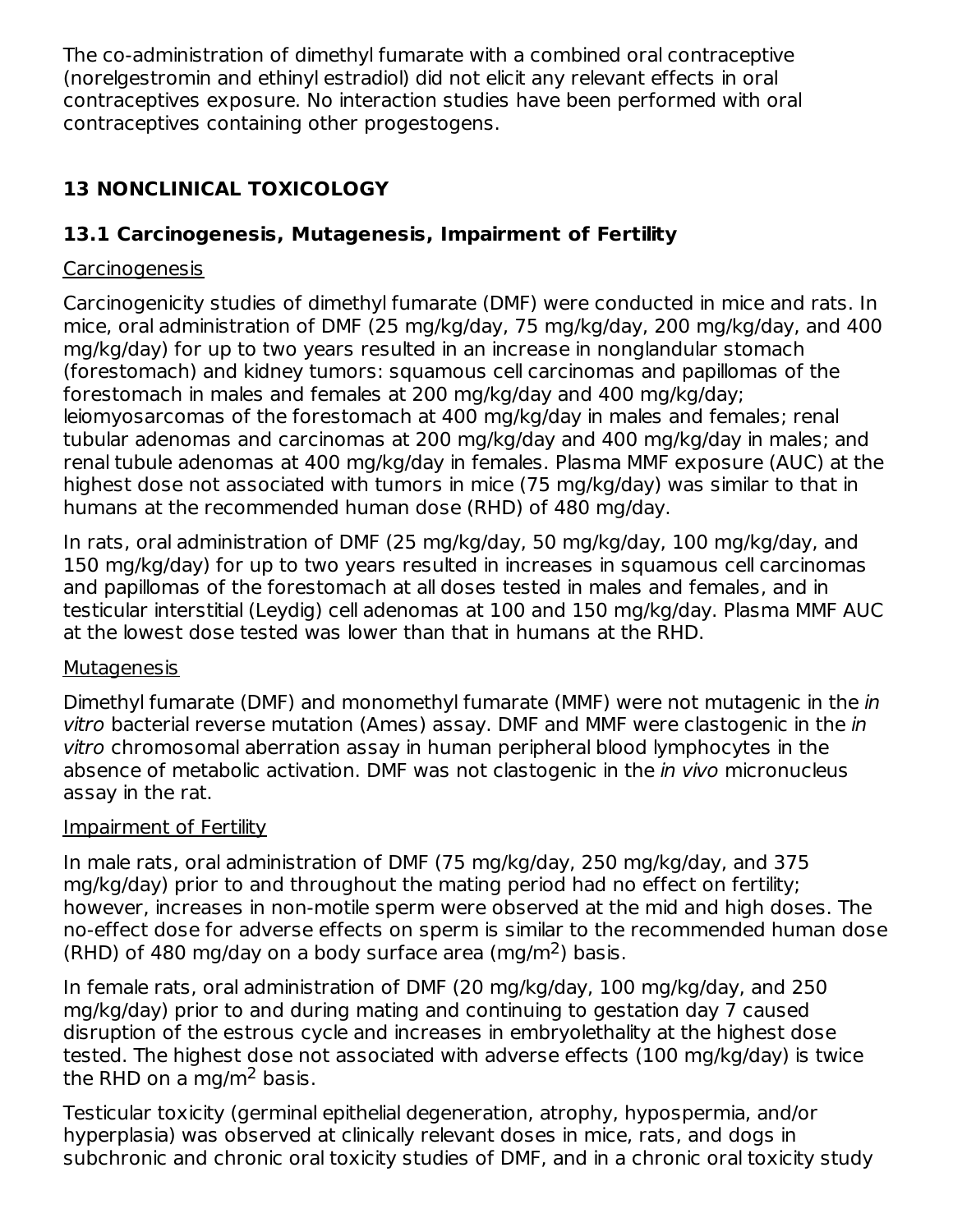evaluating a combination of four fumaric acid esters (including DMF) in rats.

## **13.2 Animal Toxicology and/or Pharmacology**

Kidney toxicity was observed after repeated oral administration of dimethyl fumarate (DMF) in mice, rats, dogs, and monkeys. Renal tubule epithelia regeneration, suggestive of tubule epithelial injury, was observed in all species. Renal tubular hyperplasia was observed in rats with dosing for up to two years. Cortical atrophy and interstitial fibrosis were observed in dogs and monkeys at doses above 5 mg/kg/day. In monkeys, the highest dose tested (75 mg/kg/day) was associated with single cell necrosis and multifocal and diffuse interstitial fibrosis, indicating irreversible loss of renal tissue and function. In dogs and monkeys, the 5 mg/kg/day dose was associated with plasma MMF exposures less than or similar to that in humans at the recommended human dose (RHD).

A dose-related increase in incidence and severity of retinal degeneration was observed in mice following oral administration of DMF for up to two years at doses above 75 mg/kg/day, a dose associated with plasma MMF exposure (AUC) similar to that in humans at the RHD.

## **14 CLINICAL STUDIES**

The efficacy and safety of dimethyl fumarate were demonstrated in two studies (Studies 1 and 2) that evaluated dimethyl fumarate taken either twice or three times a day in patients with relapsing-remitting multiple sclerosis (RRMS). The starting dose for dimethyl fumarate was 120 mg twice or three times a day for the first 7 days, followed by an increase to 240 mg twice or three times a day. Both studies included patients who had experienced at least 1 relapse over the year preceding the trial or had a brain Magnetic Resonance Imaging (MRI) scan demonstrating at least one gadoliniumenhancing (Gd+) lesion within 6 weeks of randomization. The Expanded Disability Status Scale (EDSS) was also assessed and patients could have scores ranging from 0 to 5. Neurological evaluations were performed at baseline, every 3 months, and at the time of suspected relapse. MRI evaluations were performed at baseline, month 6, and year 1 and 2 in a subset of patients (44% in Study 1 and 48% in Study 2).

#### Study 1: Placebo-Controlled Trial in RRMS

Study 1 was a 2-year randomized, double-blind, placebo-controlled study in 1,234 patients with RRMS. The primary endpoint was the proportion of patients relapsed at 2 years. Additional endpoints at 2 years included the number of new or newly enlarging T2 hyperintense lesions, number of new T1 hypointense lesions, number of Gd+ lesions, annualized relapse rate (ARR), and time to confirmed disability progression. Confirmed disability progression was defined as at least a 1 point increase from baseline EDSS (1.5 point increase for patients with baseline EDSS of 0) sustained for 12 weeks.

Patients were randomized to receive dimethyl fumarate delayed-release capsules, 240 mg twice a day (n=410), dimethyl fumarate delayed-release capsules, 240 mg three times a day ( $n=416$ ), or placebo ( $n=408$ ) for up to 2 years. The median age was 39 years, median time since diagnosis was 4 years, and median EDSS score at baseline was 2. The median time on study drug for all treatment arms was 96 weeks. The percentages of patients who completed 96 weeks on study drug per treatment group were 69% for patients assigned to dimethyl fumarate delayed-release capsules, 240 mg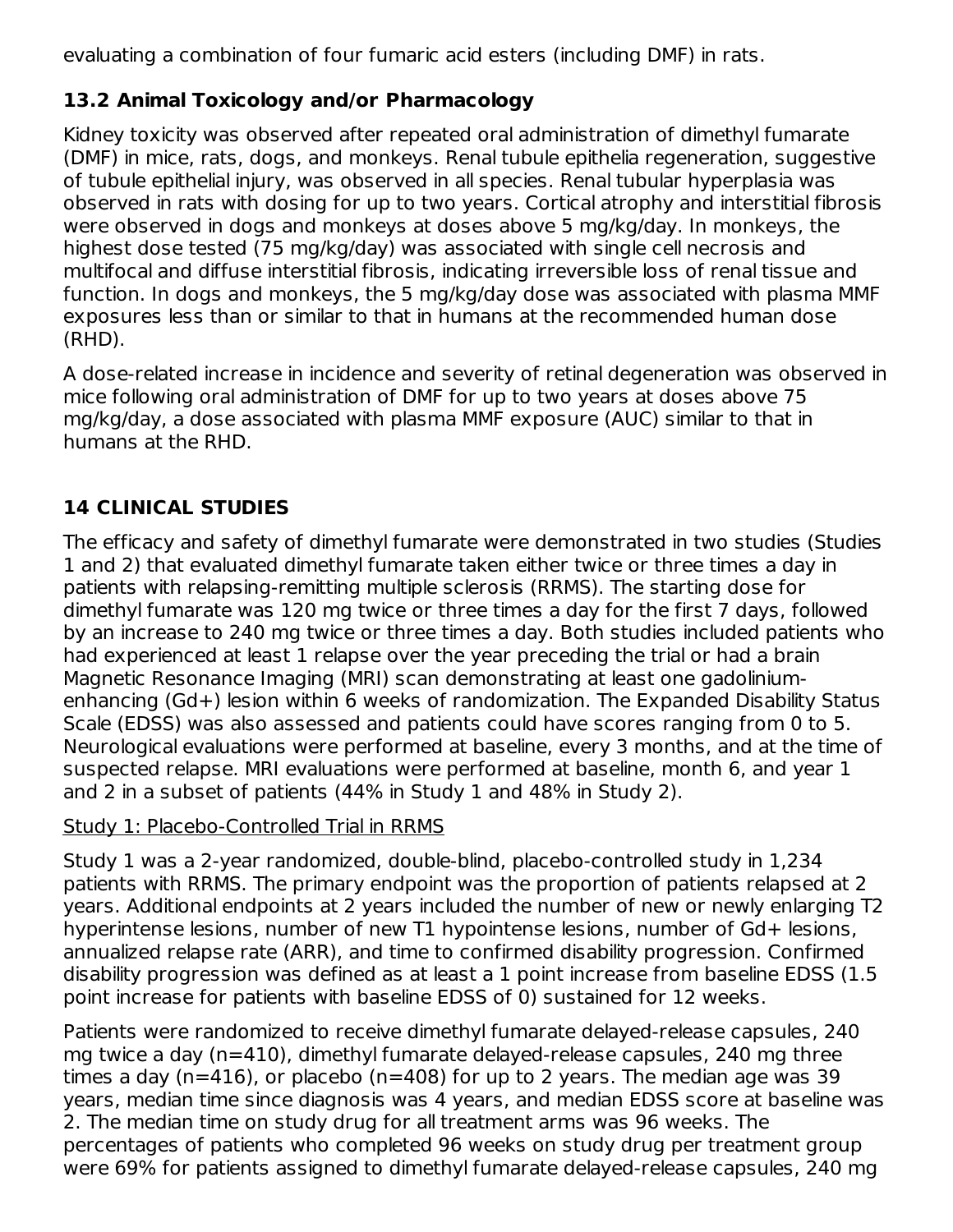twice a day, 69% for patients assigned to dimethyl fumarate delayed-release capsules, 240 mg three times a day and 65% for patients assigned to placebo groups.

Dimethyl fumarate had a statistically significant effect on all of the endpoints described above and the 240 mg three times daily dose showed no additional benefit over the dimethyl fumarate delayed-release capsules, 240 mg twice daily dose. The results for this study (240 mg twice a day vs. placebo) are shown in Table 2 and Figure 1.

### **Table 2: Clinical and MRI Results of Study 1**

|                                                                     | <b>Dimethyl Fumarate</b><br><b>Delayed-Release</b><br><b>Capsules</b><br><b>240 mg BID</b> | <b>Placebo</b> | <b>P-value</b> |
|---------------------------------------------------------------------|--------------------------------------------------------------------------------------------|----------------|----------------|
| <b>Clinical Endpoints</b>                                           | $N = 410$                                                                                  | $N = 408$      |                |
| Proportion relapsing<br>(primary endpoint)                          | 27%                                                                                        | 46%            | < 0.0001       |
| Relative risk reduction                                             | 49%                                                                                        |                |                |
| Annualized relapse rate                                             | 0.172                                                                                      | 0.364          | < 0.0001       |
| Relative reduction                                                  | 53%                                                                                        |                |                |
| Proportion with disability<br>progression                           | 16%                                                                                        | 27%            | 0.0050         |
| Relative risk reduction                                             | 38%                                                                                        |                |                |
| <b>MRI Endpoints</b>                                                | $N = 152$                                                                                  | $N = 165$      |                |
| Mean number of new or<br>newly enlarging T2 lesions<br>over 2 years | 2.6                                                                                        | 17             | < 0.0001       |
| Percentage of subjects<br>with no new or newly<br>enlarging lesions | 45%                                                                                        | 27%            |                |
| Number of Gd+ lesions at<br>2 years                                 |                                                                                            |                |                |
| Mean (median)                                                       | 0.1(0)                                                                                     | 1.8(0)         |                |
| Percentage of subjects<br>with                                      |                                                                                            |                |                |
| 0 lesions<br>1 lesion                                               | 93%<br>5%                                                                                  | 62%<br>10%     |                |
| 2 lesions                                                           | ${<}1\%$                                                                                   | 8%             |                |
| 3 to 4 lesions                                                      | 10                                                                                         | 9%             |                |
| 5 or more lesions<br>Relative odds reduction<br>(percentage)        | ${<}1\%$<br>90%                                                                            | 11%            | < 0.0001       |
| Mean number of new T1<br>hypointense lesions over 2 1.5<br>years    |                                                                                            | 5.6            | < 0.0001       |

**Figure 1: Time to 12-Week Confirmed Progression of Disability (Study 1)**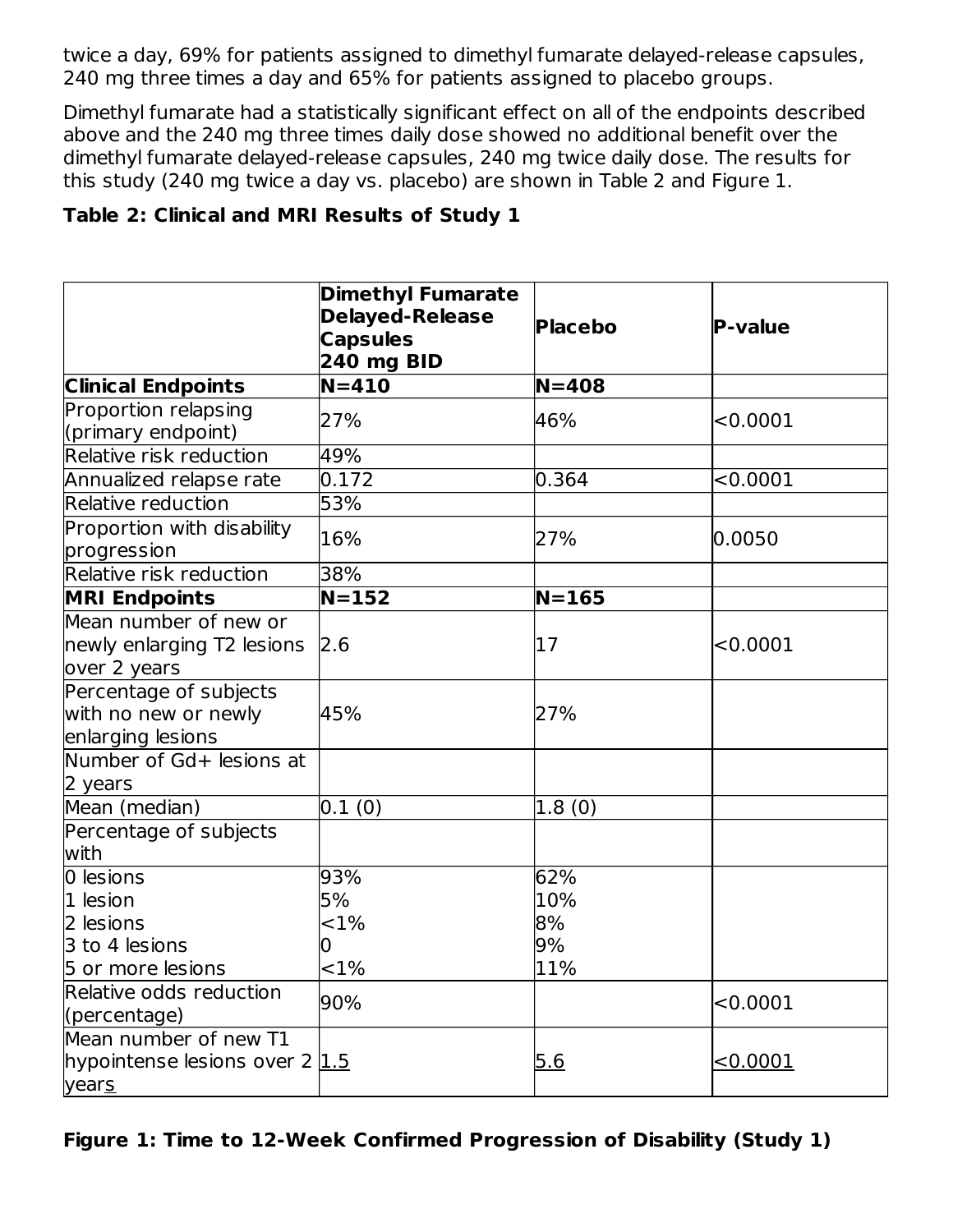

NOTE: Confirmed progression of disability is defined as at least 1.0 point increase on the EDSS from a baseline EDSS >= 1.0 confirmed for 12 weeks or at least 1.5 point increase on the EDSS from a baseline EDSS of 0 confirmed for 12 weeks.

### Study 2: Placebo-Controlled Trial in RRMS

Study 2 was a 2-year multicenter, randomized, double-blind, placebo-controlled study that also included an open-label comparator arm in patients with RRMS. The primary endpoint was the annualized relapse rate at 2 years. Additional endpoints at 2 years included the number of new or newly enlarging T2 hyperintense lesions, number of T1 hypointense lesions, number of Gd+ lesions, proportion of patients relapsed, and time to confirmed disability progression as defined in Study 1.

Patients were randomized to receive dimethyl fumarate delayed-release capsules, 240 mg twice a day (n=359), dimethyl fumarate delayed-release capsules, 240 mg three times a day (n=345), an open-label comparator (n=350), or placebo (n=363) for up to 2 years. The median age was 37 years, median time since diagnosis was 3 years, and median EDSS score at baseline was 2.5. The median time on study drug for all treatment arms was 96 weeks. The percentages of patients who completed 96 weeks on study drug per treatment group were 70% for patients assigned to dimethyl fumarate delayedrelease capsules, 240 mg twice a day, 72% for patients assigned to dimethyl fumarate delayed-release capsules, 240 mg three times a day and 64% for patients assigned to placebo groups.

Dimethyl fumarate had a statistically significant effect on the relapse and MRI endpoints described above. There was no statistically significant effect on disability progression. The dimethyl fumarate delayed-release capsules, 240 mg three times daily dose resulted in no additional benefit over the dimethyl fumarate delayed-release capsules, 240 mg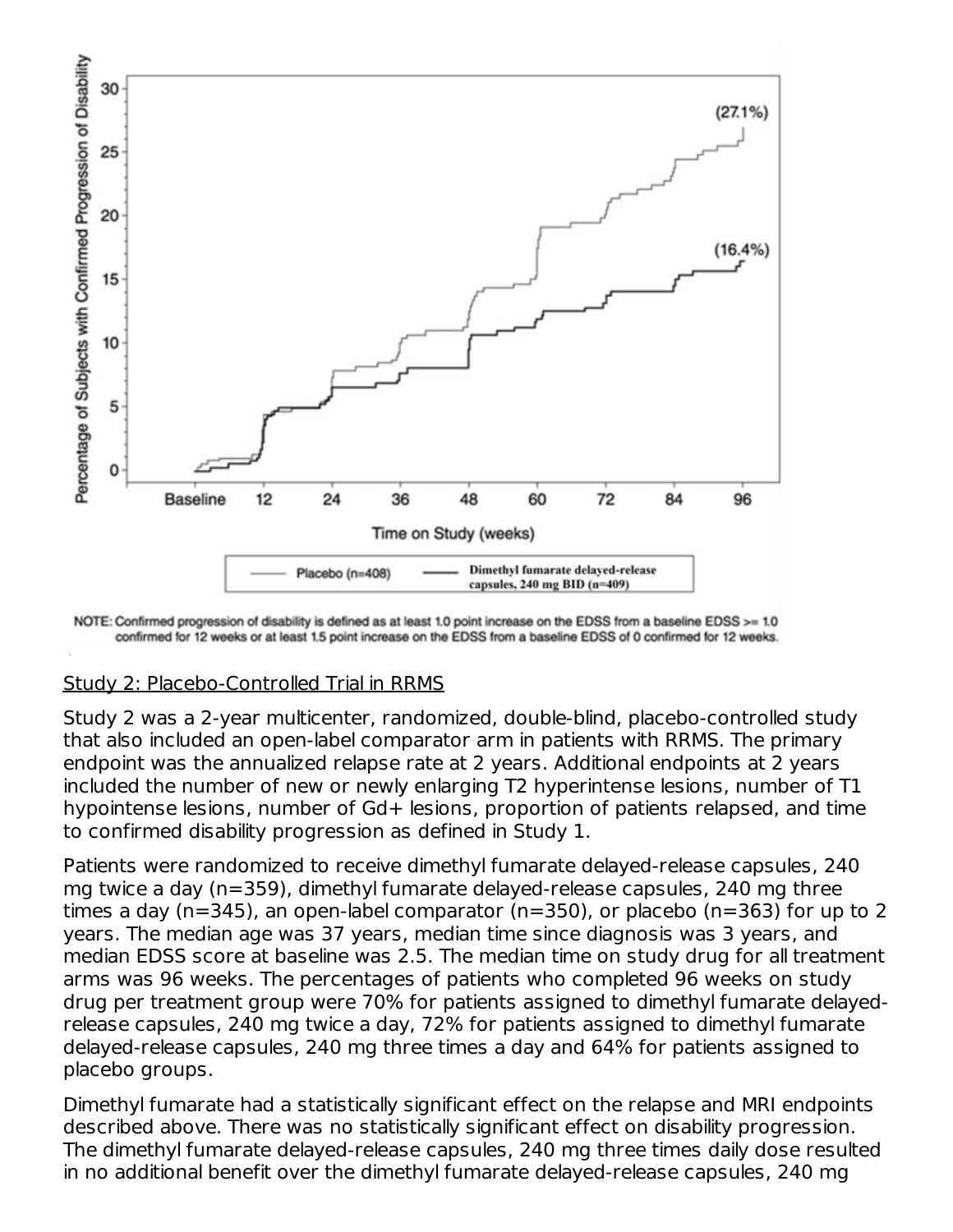twice daily dose. The results for this study (240 mg twice a day vs. placebo) are shown in Table 3.

#### **Table 3: Clinical and MRI Results of Study 2**

|                                                                     | <b>Dimethyl Fumarate</b><br><b>Delayed-Release</b><br><b>Capsules</b><br><b>240 mg BID</b> | <b>Placebo</b> | P-value  |
|---------------------------------------------------------------------|--------------------------------------------------------------------------------------------|----------------|----------|
| <b>Clinical Endpoints</b>                                           | $N = 359$                                                                                  | $N = 363$      |          |
| Annualized relapse rate                                             | 0.224                                                                                      | 0.401          | < 0.0001 |
| Relative reduction                                                  | 44%                                                                                        |                |          |
| Proportion relapsing                                                | 29%                                                                                        | 41%            | 0.0020   |
| <b>Relative risk reduction</b>                                      | 34%                                                                                        |                |          |
| Proportion with disability<br>progression                           | 13%                                                                                        | 17%            | 0.25     |
| Relative risk reduction                                             | 21%                                                                                        |                |          |
| <b>MRI Endpoints</b>                                                | $\overline{N=}147$                                                                         | $N = 144$      |          |
| Mean number of new or<br>newly enlarging T2 lesions<br>over 2 years | 5.1                                                                                        | 17.4           | < 0.0001 |
| Percentage of subjects<br>with no new or newly<br>enlarging lesions | 27%                                                                                        | 12%            |          |
| Number of Gd+ lesions at<br>2 years                                 |                                                                                            |                |          |
| Mean (median)                                                       | 0.5(0.0)                                                                                   | 2.0(0.0)       |          |
| Percentage of subjects<br>with                                      |                                                                                            |                |          |
| 0 lesions                                                           | 80%                                                                                        | 61%            |          |
| $1$ lesion                                                          | 11%                                                                                        | 17%            |          |
| 2 lesions                                                           | 3%                                                                                         | 6%             |          |
| 3 to 4 lesions                                                      | 3%                                                                                         | 2%             |          |
| 5 or more lesions                                                   | 3%                                                                                         | 14%            |          |
| Relative odds reduction<br>(percentage)                             | 74%                                                                                        |                | < 0.0001 |
| Mean number of new T1<br>hypointense lesions over $2 3.0$<br>years  |                                                                                            | 7.0            | < 0.0001 |

### **16 HOW SUPPLIED/STORAGE AND HANDLING**

Dimethyl fumarate delayed-release capsules are available as hard gelatin delayed-release capsules in two strengths containing either 120 mg or 240 mg of dimethyl fumarate.

Dimethyl Fumarate Delayed-Release Capsules, **120 mg** are supplied as opaque green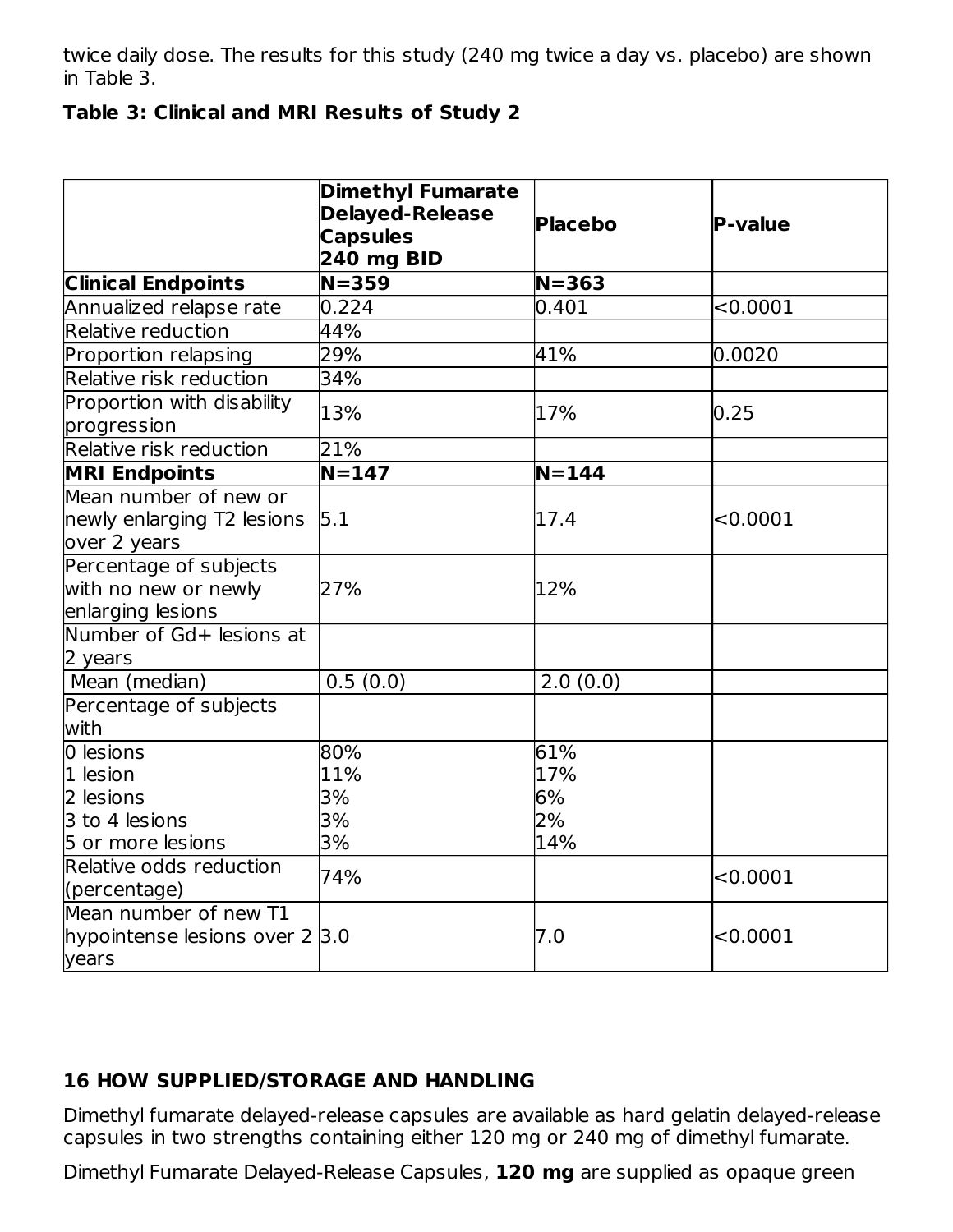cap printed "AN" on cap with black ink and opaque white body printed "1318" on body with black ink.

They are available as follows:

7-day bottle of 14 capsules: NDC 69238-1318-4

Dimethyl Fumarate Delayed-Release Capsules, **240 mg** are supplied as opaque green cap printed "AN" on cap with black ink and opaque green body printed "1319" on body with black ink.

They are available as follows:

30-day bottle of 60 capsules: NDC 69238-1319-6

Dimethyl Fumarate Delayed-Release Capsules are also supplied as 30-day Starter Pack which contain 14 capsules of 120 mg as starter dose for 7 days and 46 capsules of 240 mg as regular dose for 23 days.

### **30-day Starter Pack:**

(7-day bottle of 120 mg capsules, quantity 14)

(23-day bottle of 240 mg capsules, quantity 46)

Carton of 60 Capsules: NDC 69238-1626-3

Store at 20° to 25°C (68° to 77°F); excursions permitted between 15° to 30°C (59° to 86°F) [see USP Controlled Room Temperature]. Protect the capsules from light. Store in original container.

## **17 PATIENT COUNSELING INFORMATION**

Advise the patient to read the FDA-approved patient labeling (Patient Information).

### **Dosage**

Inform patients that they will be provided two strengths of dimethyl fumarate delayedrelease capsules when starting treatment: 120 mg capsules for the 7 day starter dose and 240 mg capsules for the maintenance dose, both to be taken twice daily. Inform patients to swallow dimethyl fumarate delayed-release capsules whole and intact. Inform patients to not crush, chew, or sprinkle capsule contents on food. Inform patients that dimethyl fumarate delayed-release capsules can be taken with or without food [see Dosage and Administration (2.1)].

### Anaphylaxis and Angioedema

Advise patients to discontinue dimethyl fumarate delayed-release capsules and seek medical care if they develop signs and symptoms of anaphylaxis or angioedema [see Warnings and Precautions (5.1)].

### Progressive Multifocal Leukoencephalopathy

Inform patients that progressive multifocal leukoencephalopathy (PML) has occurred in patients who received dimethyl fumarate delayed-release capsules. Inform the patient that PML is characterized by a progression of deficits and usually leads to death or severe disability over weeks or months. Instruct the patient of the importance of contacting their doctor if they develop any symptoms suggestive of PML. Inform the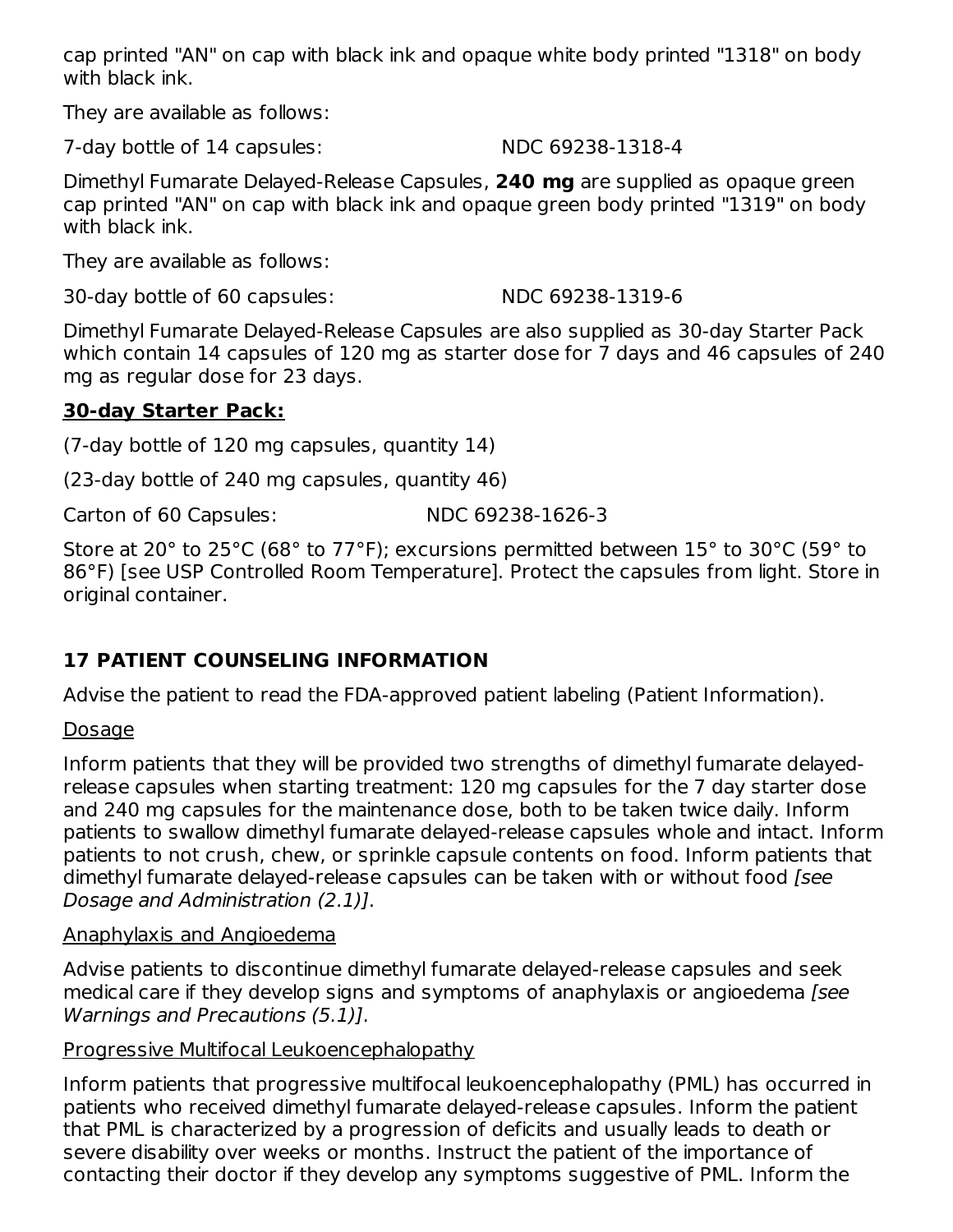patient that typical symptoms associated with PML are diverse, progress over days to weeks, and include progressive weakness on one side of the body or clumsiness of limbs, disturbance of vision, and changes in thinking, memory, and orientation leading to confusion and personality changes [see Warnings and Precautions (5.2)].

#### Herpes Zoster and Other Serious Opportunistic Infections

Inform patients that herpes zoster and other serious opportunistic infections have occurred in patients who received dimethyl fumarate delayed-release capsules. Instruct the patient of the importance of contacting their doctor if they develop any signs or symptoms associated with herpes zoster or other serious opportunistic infections [see Warnings and Precautions (5.3)].

### Lymphocyte Counts

Inform patients that dimethyl fumarate delayed-release capsules may decrease lymphocyte counts. A blood test should be obtained before they start therapy. Blood tests are also recommended after 6 months of treatment, every 6 to 12 months thereafter, and as clinically indicated [see Warnings and Precautions (5.4), Adverse Reactions (6.1)].

### Liver Injury

Inform patients that dimethyl fumarate delayed-release capsules may cause liver injury. Instruct patients treated with dimethyl fumarate delayed-release capsules to report promptly any symptoms that may indicate liver injury, including fatigue, anorexia, right upper abdominal discomfort, dark urine, or jaundice. A blood test should be obtained before patients start therapy and during treatment, as clinically indicated [see Warnings] and Precautions (5.5)].

### Flushing and Gastrointestinal (GI) Reactions

Flushing and GI reactions (abdominal pain, diarrhea, and nausea) are the most common reactions, especially at the initiation of therapy, and may decrease over time. Advise patients to contact their healthcare provider if they experience persistent and/or severe flushing or GI reactions. Advise patients experiencing flushing that taking dimethyl fumarate delayed-release capsules with food or taking a non-enteric coated aspirin prior to taking dimethyl fumarate delayed-release capsules may help [see Adverse Reactions  $(6.1)$ .

### **Pregnancy**

Instruct patients that if they are pregnant or plan to become pregnant while taking dimethyl fumarate delayed-release capsules they should inform their physician.

Manufactured by: **Amneal Pharmaceuticals Pvt. Ltd.** Ahmedabad 382220, INDIA

Distributed by: **Amneal Pharmaceuticals LLC** Bridgewater, NJ 08807

Rev. 04-2022-03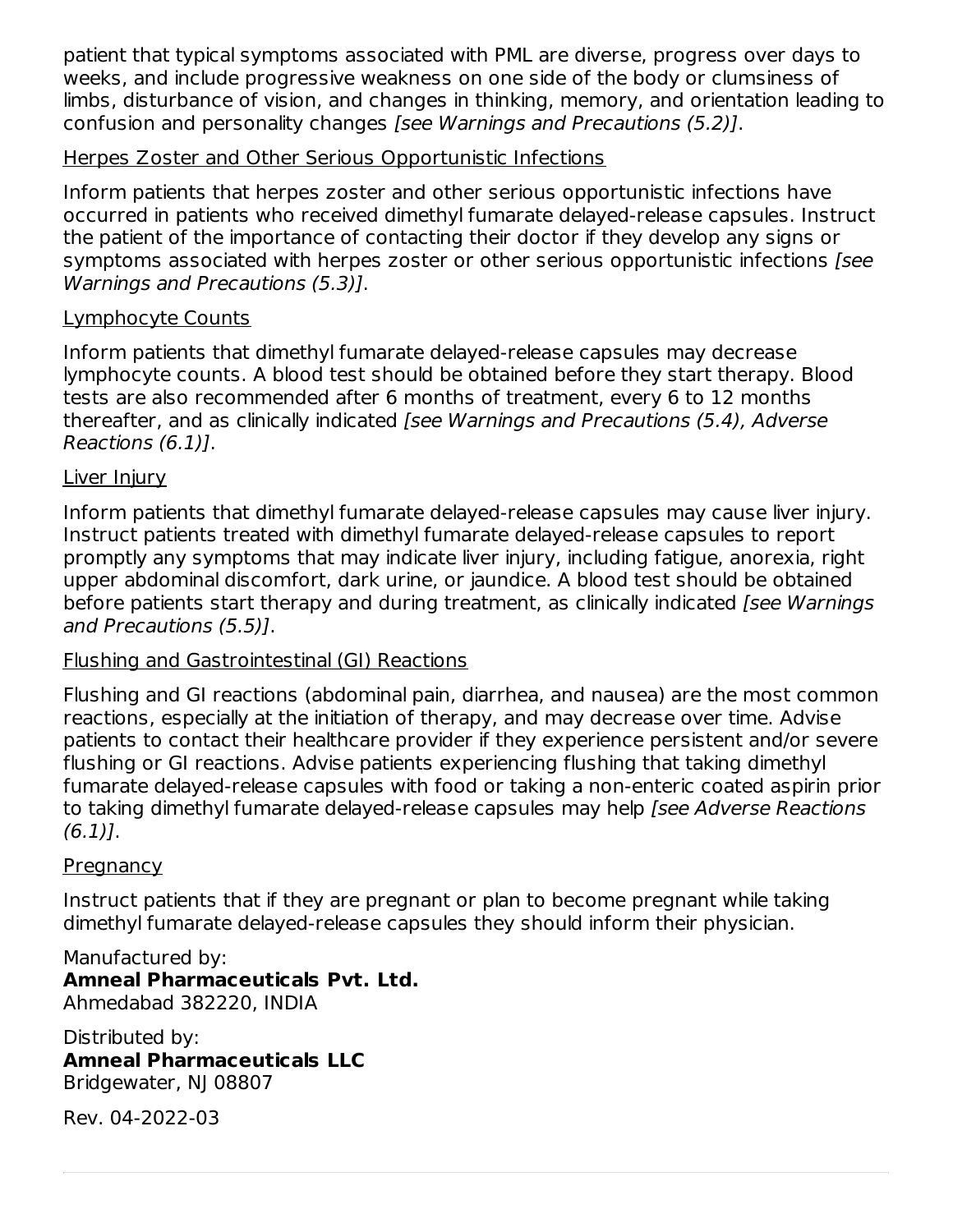### **Patient Information**

### **Dimethyl Fumarate (dye meth' il fue' ma rate) Delayed-Release Capsules What are dimethyl fumarate delayed-release capsules?**

- Dimethyl fumarate delayed-release capsules are a prescription medicine used to treat relapsing forms of multiple sclerosis (MS), to include clinically isolated syndrome, relapsing-remitting disease, and active secondary progressive disease, in adults.
- It is not known if dimethyl fumarate delayed-release capsules are safe and effective in children under 18 years of age.

### **Who should not take dimethyl fumarate delayed-release capsules?**

Do not use dimethyl fumarate delayed-release capsules if you have had an allergic reaction (such as welts, hives, swelling of the face, lips, mouth or tongue, or difficulty breathing) to dimethyl fumarate delayed-release capsules or any of its ingredients. See below for a complete list of ingredients.

#### **Before taking and while you take dimethyl fumarate delayed-release capsules, tell your doctor if you have or have had:**

- low white blood cell counts or an infection
- any other medical conditions

### **Tell your doctor if you are:**

- pregnant or plan to become pregnant. It is not known if dimethyl fumarate delayedrelease capsules will harm your unborn baby.
- breastfeeding or plan to breastfeed. It is not known if dimethyl fumarate passes into your breast milk. You and your doctor should decide if you will take dimethyl fumarate delayed-release capsules or breastfeed.
- taking prescription or over-the-counter medicines, vitamins, or herbal supplements.

### **How should I take dimethyl fumarate delayed-release capsules?**

- Take dimethyl fumarate delayed-release capsules exactly as your doctor tells you to take it.
- The recommended starting dose is one 120 mg capsule taken by mouth 2 times a day for 7 days.
- The recommended dose after 7 days is one 240 mg capsule taken by mouth 2 times a day.
- Dimethyl fumarate delayed-release capsules can be taken with or without food.
- Swallow dimethyl fumarate delayed-release capsules whole. Do not crush, chew, or sprinkle capsule contents on food.
- Protect dimethyl fumarate delayed-release capsules from light. You can do this by storing the capsules in their original container.
- If you take too much dimethyl fumarate delayed-release capsules, call your doctor or go to the nearest hospital emergency room right away.

#### **What are the possible side effects of dimethyl fumarate delayed-release capsules?**

#### **Dimethyl fumarate delayed-release capsules may cause serious side effects including:**

**allergic reaction** (such as welts, hives, swelling of the face, lips, mouth or tongue, or difficulty breathing).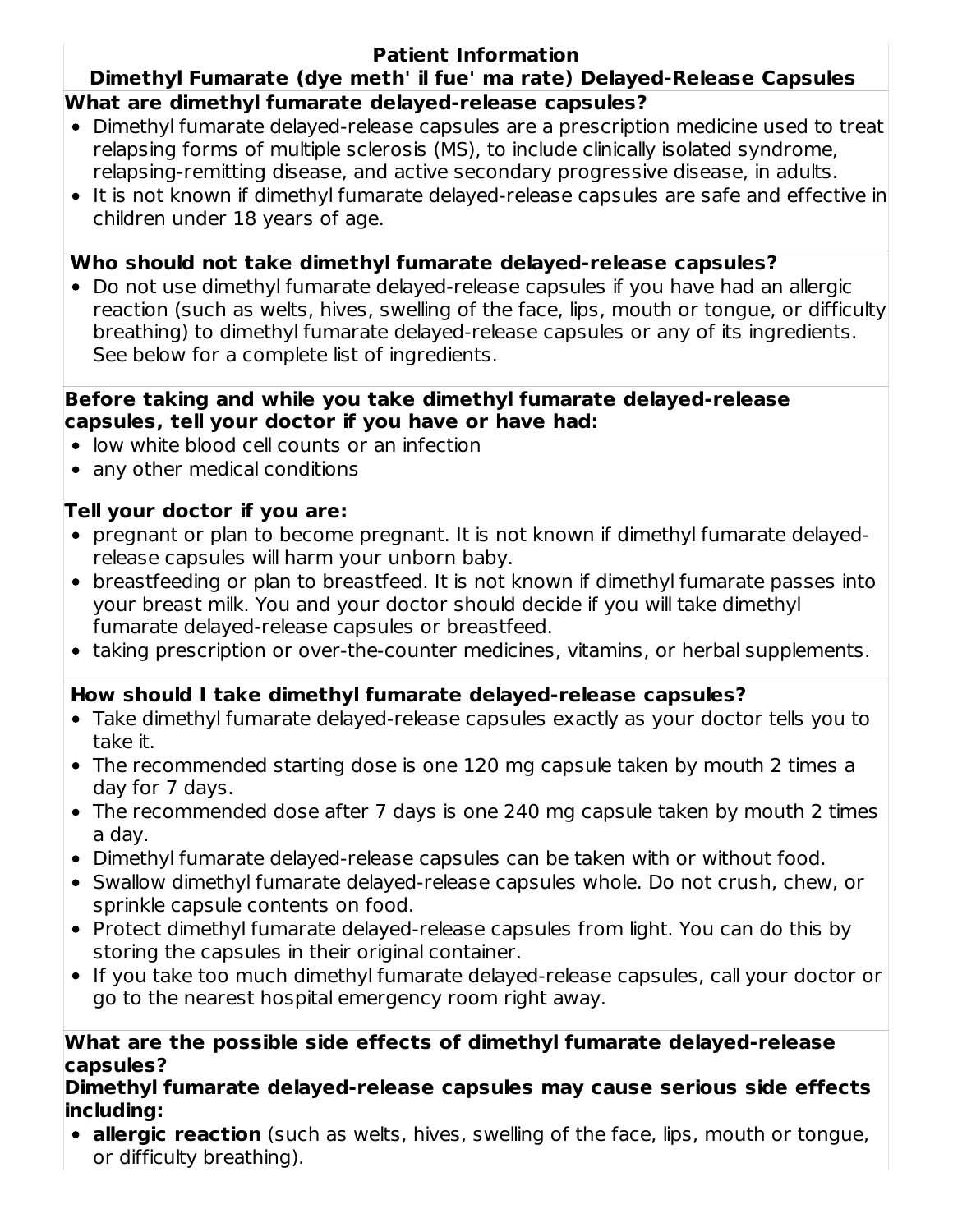- **PML** a rare brain infection that usually leads to death or severe disability.
- **decreases in your white blood cell count** Your doctor should do a blood test before you start treatment with dimethyl fumarate delayed-release capsules and while on therapy.
- **liver problems.** Your doctor should do blood tests to check your liver function before you start taking dimethyl fumarate delayed-release capsules and during treatment if needed. Tell your doctor right away if you get any of these symptoms of a liver problem during treatment.
	- severe tiredness
	- loss of appetite
	- pain on the right side of your stomach
	- have dark or brown (tea color) urine
	- yellowing of your skin or the white part of your eyes
- **herpes zoster infections (shingles),** including central nervous system infections.
- **other serious infections.**

### **The most common side effects of dimethyl fumarate delayed-release capsules include:**

- flushing, redness, itching, or rash.
- nausea, vomiting, diarrhea, stomach pain, or indigestion.
- Flushing and stomach problems are the most common reactions, especially at the start of therapy, and may decrease over time. Taking dimethyl fumarate delayedrelease capsules with food may help reduce flushing. Call your doctor if you have any of these symptoms and they bother you or do not go away. Ask your doctor if taking aspirin before taking dimethyl fumarate delayed-release capsules may reduce flushing.

These are not all the possible side effects of dimethyl fumarate delayed-release capsules.

Call your doctor for medical advice about side effects. You may report side effects to FDA at 1-800-FDA-1088. **For more information go to dailymed.nlm.nih.gov. General Information about the safe and effective use of dimethyl fumarate delayed-release capsules.**

- Medicines are sometimes prescribed for purposes other than those listed in this Patient Information. Do not use dimethyl fumarate delayed-release capsules for a condition for which it was not prescribed. Do not give dimethyl fumarate delayedrelease capsules to other people, even if they have the same symptoms that you have. It may harm them.
- If you would like more information, talk to your doctor or pharmacist. You can ask your doctor or pharmacist for information about dimethyl fumarate delayed-release capsules that is written for healthcare professionals.

### **What are the ingredients in dimethyl fumarate delayed-release capsules? Active ingredient:** dimethyl fumarate

**Inactive ingredients:** colloidal silicon dioxide, croscarmellose sodium, magnesium stearate, methacrylic acid copolymer Type A, methacrylic acid copolymer dispersion Type C, microcrystalline cellulose, silicified microcrystalline cellulose (colloidal silicon dioxide & microcrystaline cellulose), talc and triethyl citrate. The hard gelatin capsule shells contain: D&C yellow No. 10, FD&C blue No. 1, gelatin, sodium lauryl sulfate and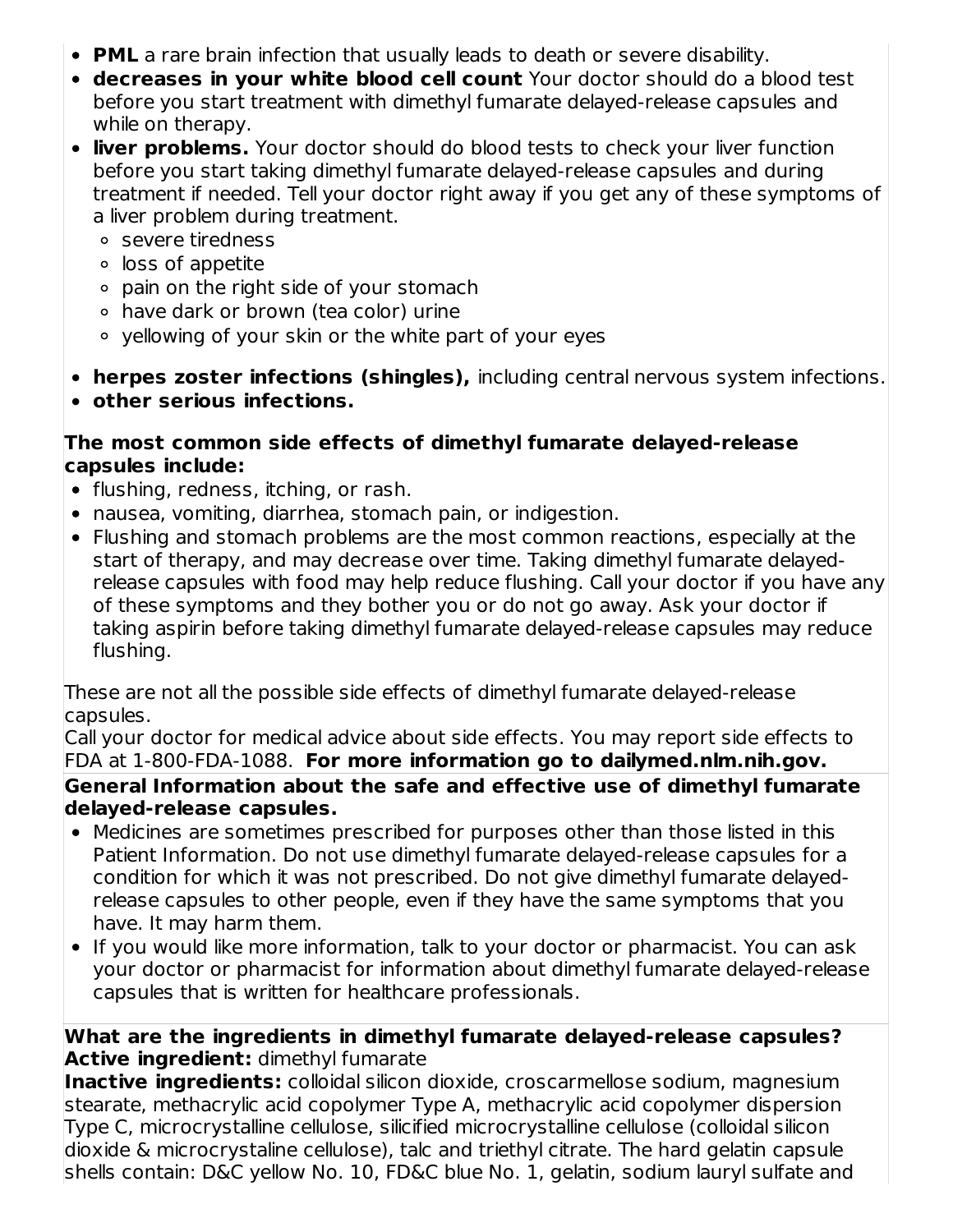titanium dioxide.

Each capsule shell is imprinted with black pharmaceutical ink which contains: ammonium hydroxide, ferrosoferric oxide, propylene glycol and shellac glaze. This Patient Information has been approved by the U.S. Food and Drug Administration. For additional information go to www.amneal.com or call 1-877-835-5472.

Manufactured by: **Amneal Pharmaceuticals Pvt. Ltd.** Ahmedabad 382220, INDIA

Distributed by: **Amneal Pharmaceuticals LLC** Bridgewater, NJ 08807

Rev. 03-2021-01

#### **PRINCIPAL DISPLAY PANEL**

**NDC 69238-1318-4**

#### **Dimethyl Fumarate Delayed-Release Capsules, 120 mg**

**Rx only**

**14 Capsules**

**Amneal Pharmaceuticals LLC**

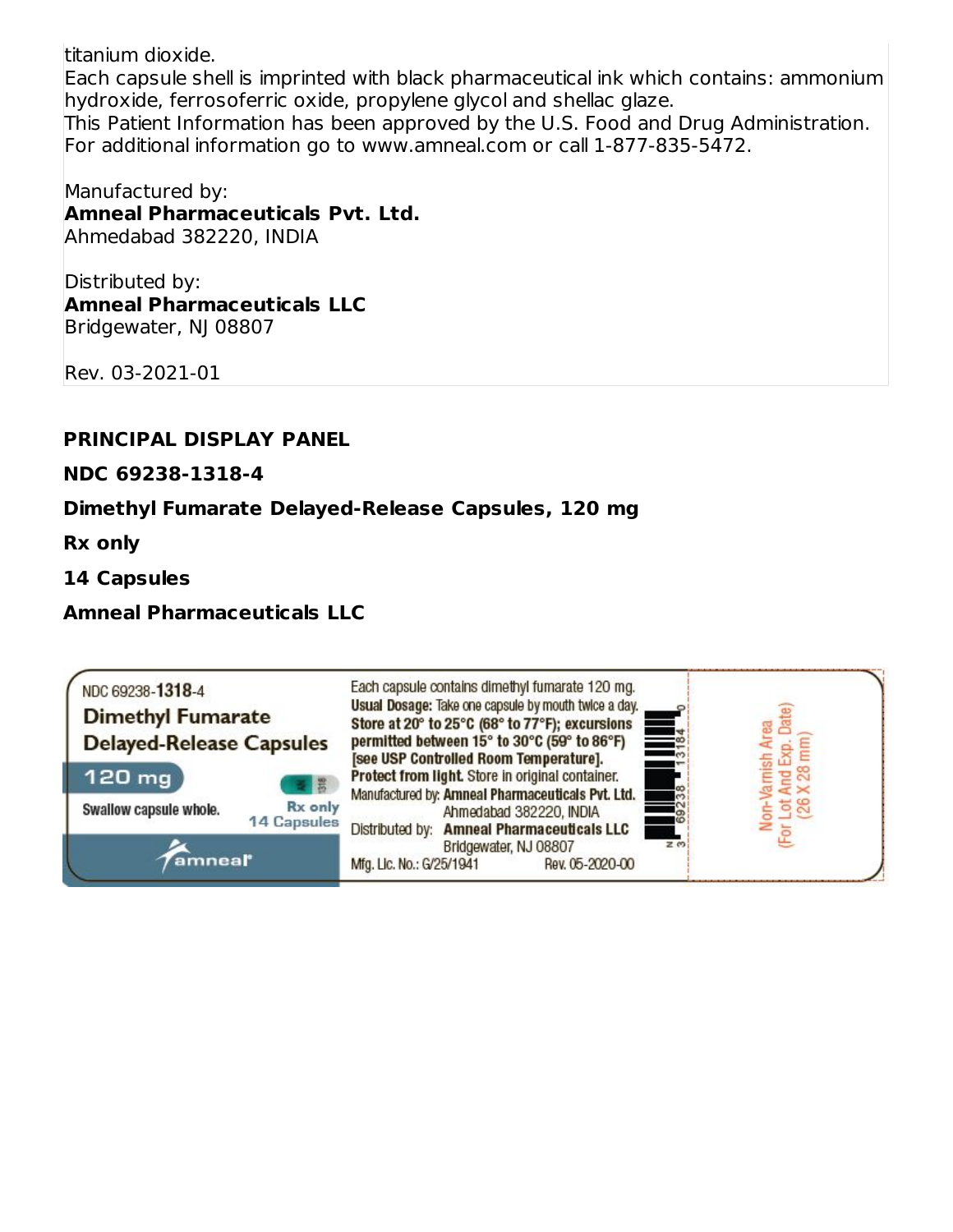

#### **NDC 69238-1319-6**

#### **Dimethyl Fumarate Delayed-Release Capsules, 240 mg**

**Rx only**

**60 Capsules**

**Amneal Pharmaceuticals LLC**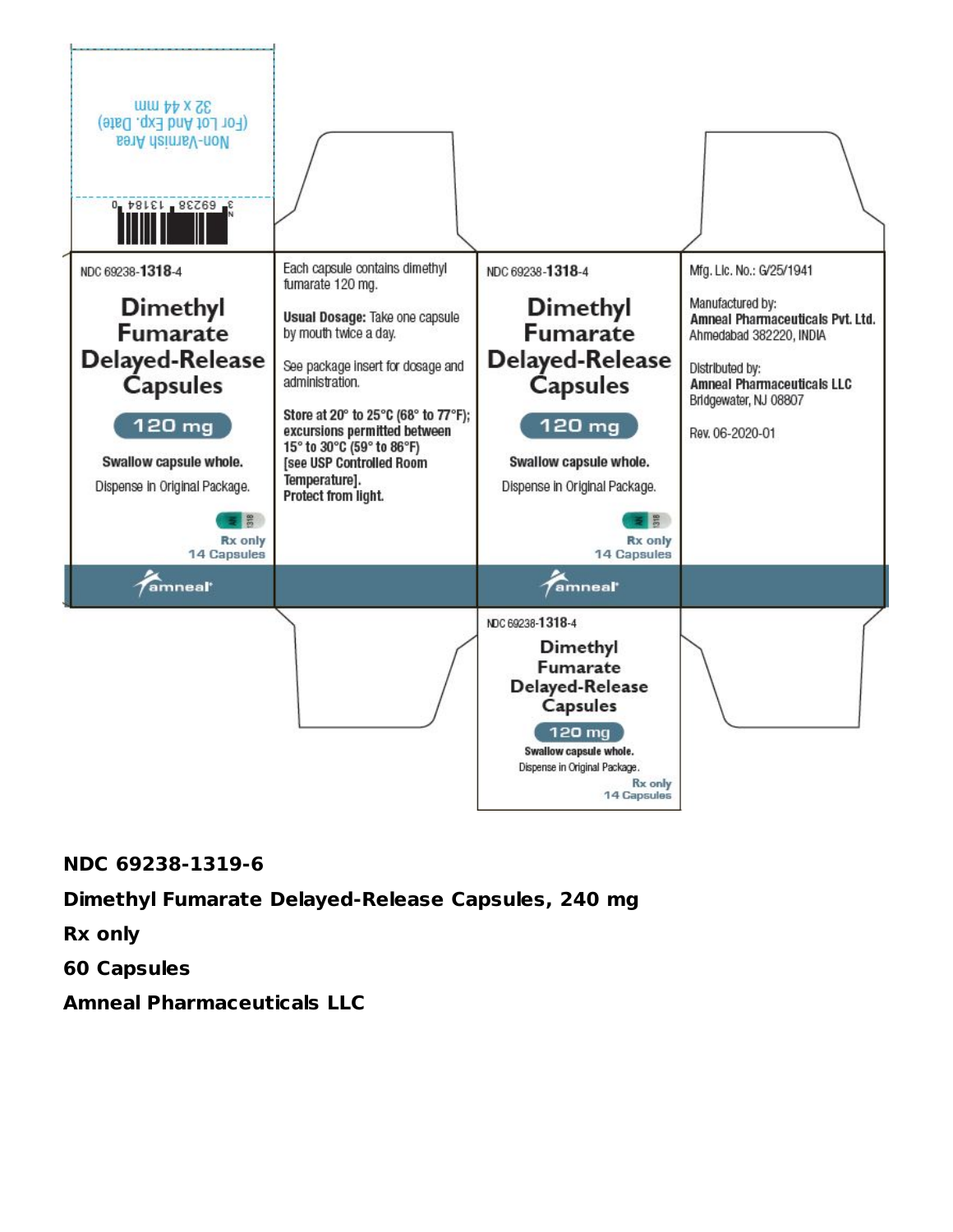

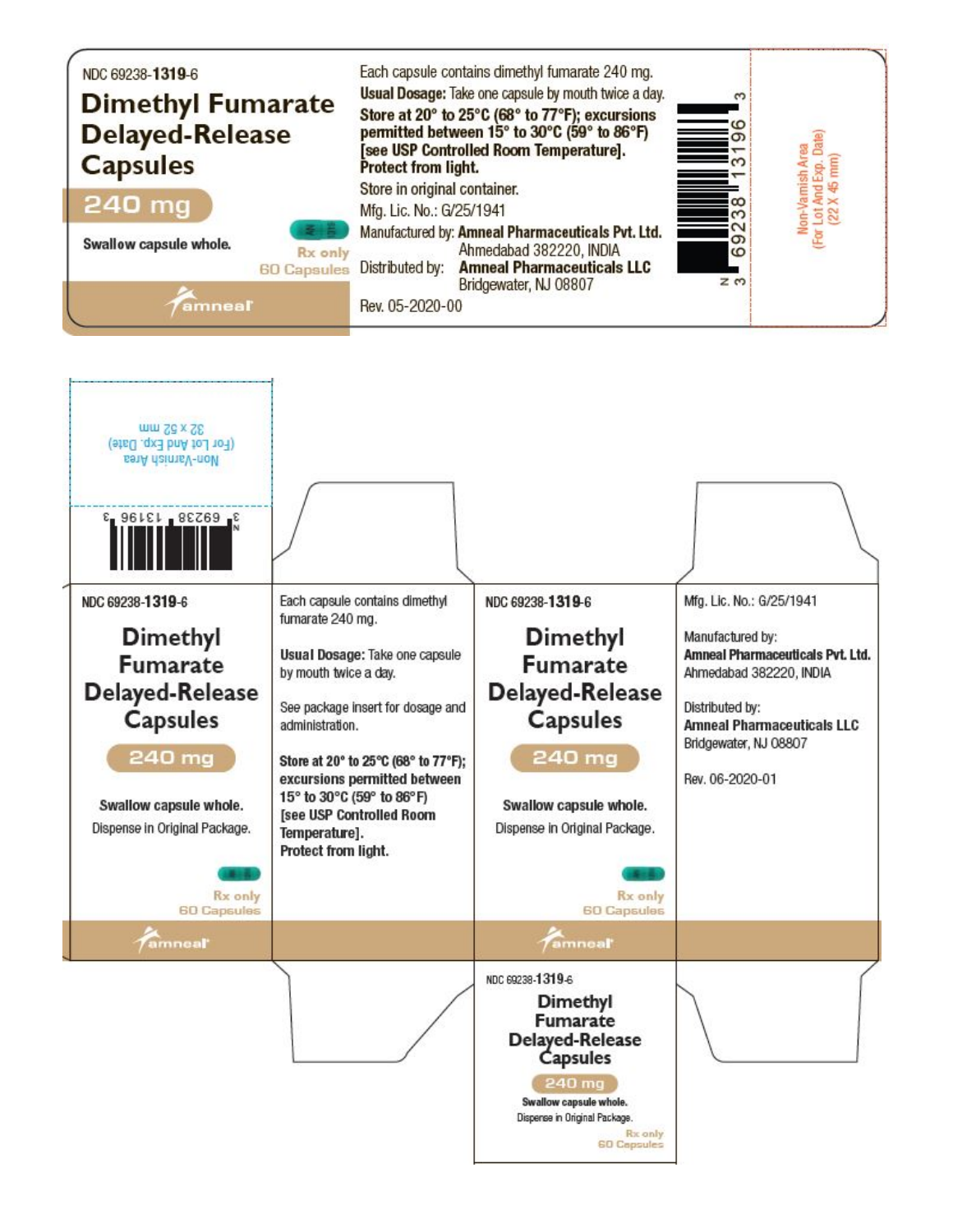**30-day Starter Pack:**

**Carton** - D**imethyl Fumarate Delayed-Release Capsules, - NDC 69238-1626-3**

**Container Label - 7-day bottle of 120 mg capsules, quantity 14 - NDC 69238- 1626-4**

**Container Label - 23-day bottle of 240 mg capsules, quantity 46 - NDC 69238-1626-8**

**Rx only**

### **Amneal Pharmaceuticals LLC**



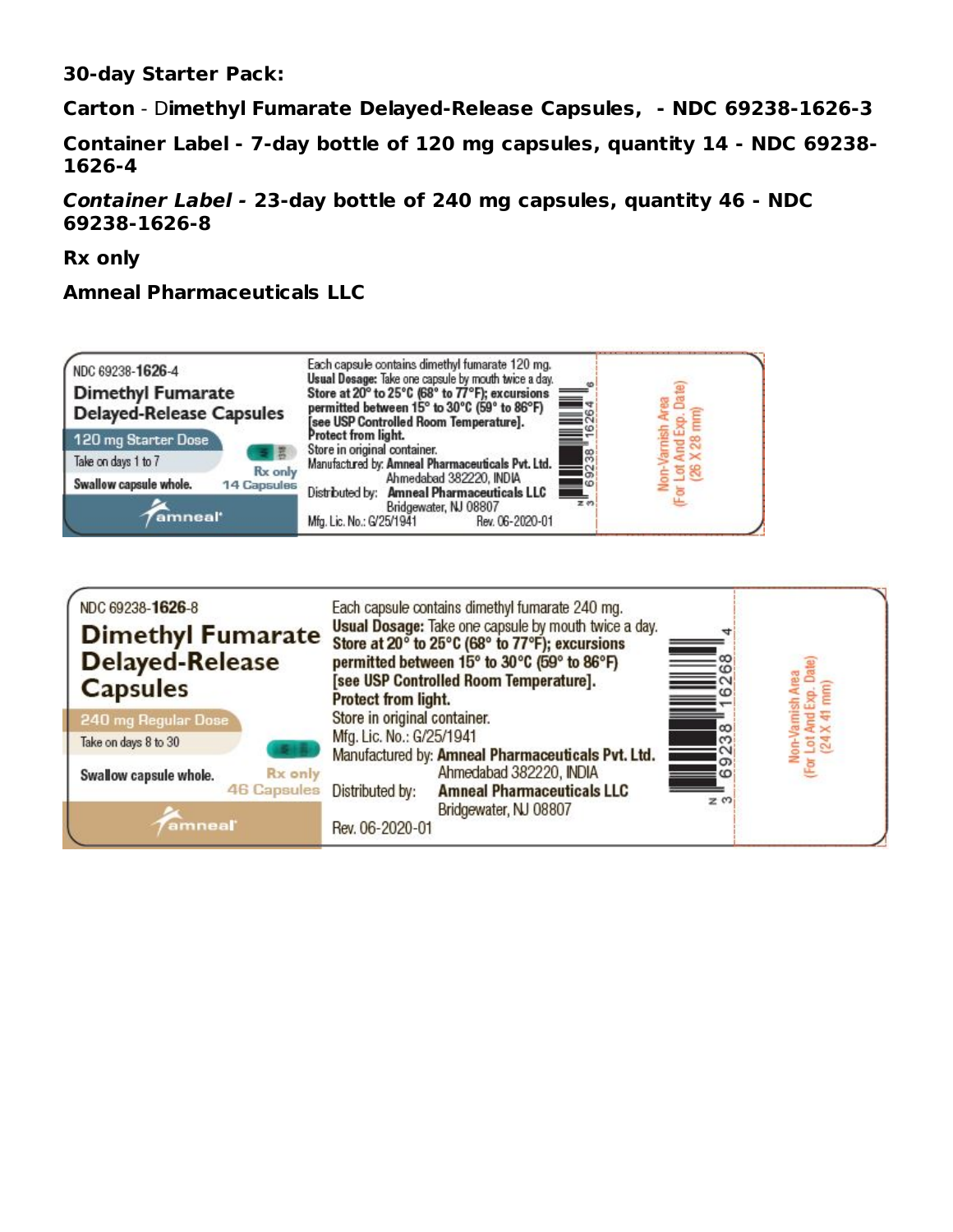

|                                                                                 | <b>DIMETHYL FUMARATE</b> |                           |                                    |  |                 |  |
|---------------------------------------------------------------------------------|--------------------------|---------------------------|------------------------------------|--|-----------------|--|
| dimethyl fumarate capsule, delayed release                                      |                          |                           |                                    |  |                 |  |
|                                                                                 |                          |                           |                                    |  |                 |  |
| <b>Product Information</b>                                                      |                          |                           |                                    |  |                 |  |
| <b>Product Type</b>                                                             | HUMAN PRESCRIPTION DRUG  | <b>Item Code (Source)</b> |                                    |  | NDC:69238-1318  |  |
| <b>Route of Administration</b>                                                  | ORAL                     |                           |                                    |  |                 |  |
|                                                                                 |                          |                           |                                    |  |                 |  |
|                                                                                 |                          |                           |                                    |  |                 |  |
| <b>Active Ingredient/Active Moiety</b>                                          |                          |                           |                                    |  |                 |  |
|                                                                                 | <b>Ingredient Name</b>   |                           | <b>Basis of</b><br><b>Strength</b> |  | <b>Strength</b> |  |
| DIMETHYL FUMARATE (UNII: FO2303MNI2) (MONOMETHYL FUMARATE -<br>UNII:45IUB1PX8R) |                          |                           | DIMETHYL FUMARATE                  |  | $120$ mg        |  |
|                                                                                 |                          |                           |                                    |  |                 |  |
|                                                                                 |                          |                           |                                    |  |                 |  |
| <b>Inactive Ingredients</b>                                                     |                          |                           |                                    |  |                 |  |
|                                                                                 | <b>Ingredient Name</b>   |                           |                                    |  | <b>Strength</b> |  |
| <b>AMMONIA (UNII: 5138Q19F1X)</b>                                               |                          |                           |                                    |  |                 |  |
| <b>CROSCARMELLOSE SODIUM (UNII: M280L1HH48)</b>                                 |                          |                           |                                    |  |                 |  |
| D&C YELLOW NO. 10 (UNII: 35SW5USQ3G)                                            |                          |                           |                                    |  |                 |  |
| FD&C BLUE NO. 1 (UNII: H3R47K3TBD)                                              |                          |                           |                                    |  |                 |  |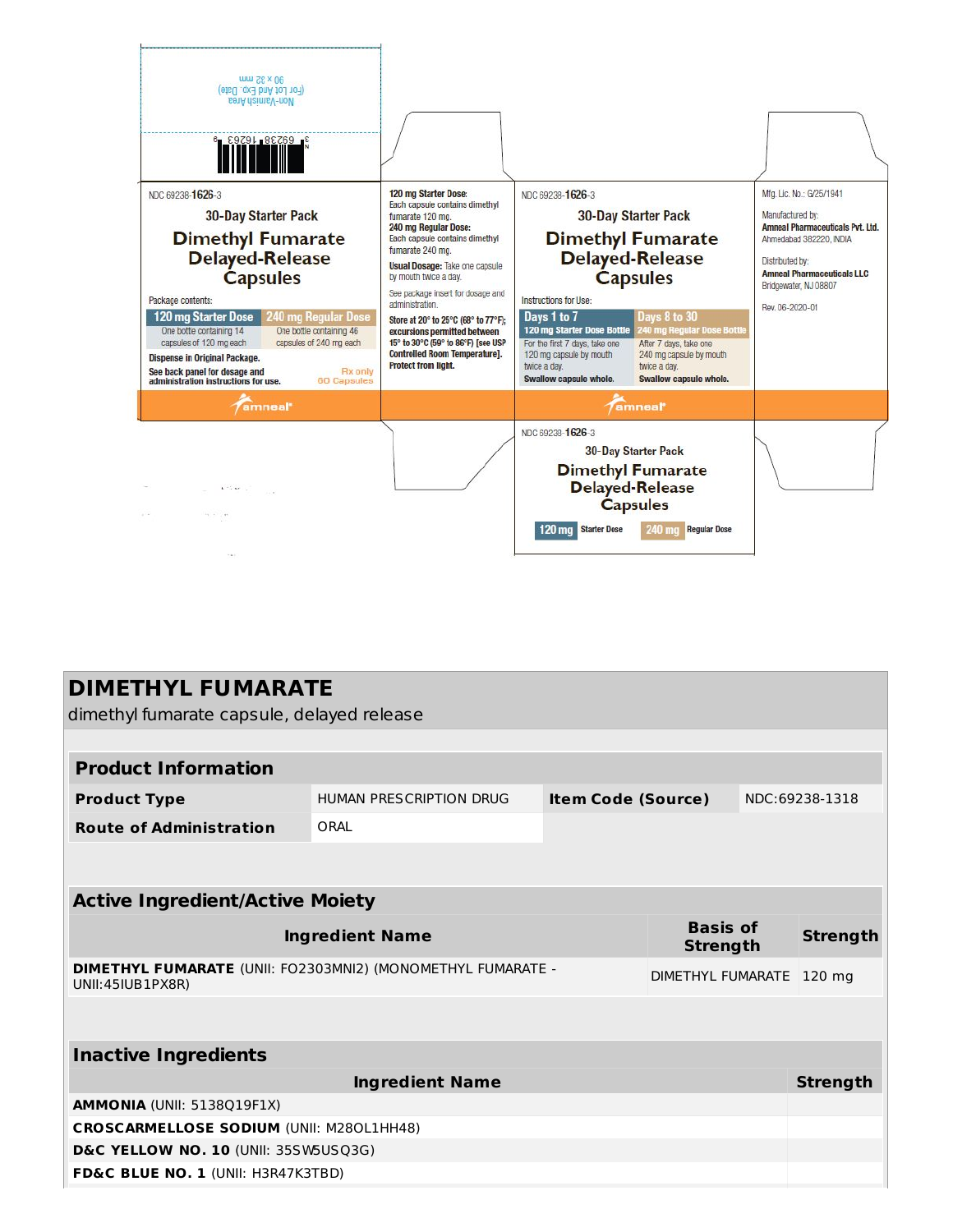| <b>FERROSOFERRIC OXIDE (UNII: XMOM87F357)</b>                                    |  |
|----------------------------------------------------------------------------------|--|
| <b>GELATIN (UNII: 2G86ON327L)</b>                                                |  |
| <b>MAGNESIUM STEARATE (UNII: 70097M6I30)</b>                                     |  |
| <b>METHACRYLIC ACID AND ETHYL ACRYLATE COPOLYMER (UNII: NX76LV5T8I)</b>          |  |
| <b>METHACRYLIC ACID - METHYL METHACRYLATE COPOLYMER (1:1) (UNII: 74G4R6TH13)</b> |  |
| <b>MICROCRYSTALLINE CELLULOSE (UNII: OP1R32D61U)</b>                             |  |
| <b>PROPYLENE GLYCOL (UNII: 6DC9Q167V3)</b>                                       |  |
| <b>SHELLAC</b> (UNII: 46N107B71O)                                                |  |
| <b>SILICON DIOXIDE (UNII: ETI7Z6XBU4)</b>                                        |  |
| <b>SODIUM LAURYL SULFATE (UNII: 368GB5141I)</b>                                  |  |
| <b>TALC</b> (UNII: 7SEV7 4R1U)                                                   |  |
| <b>TITANIUM DIOXIDE (UNII: 15FIX9V2IP)</b>                                       |  |
| <b>TRIETHYL CITRATE (UNII: 8Z96QXD6UM)</b>                                       |  |
|                                                                                  |  |

| <b>Product Characteristics</b> |                                                |                     |          |  |
|--------------------------------|------------------------------------------------|---------------------|----------|--|
| Color                          | green (opaque green cap and opaque white body) | <b>Score</b>        | no score |  |
| <b>Shape</b>                   | <b>CAPSULE</b>                                 | <b>Size</b>         | 21mm     |  |
| <b>Flavor</b>                  |                                                | <b>Imprint Code</b> | AN;1318  |  |
| <b>Contains</b>                |                                                |                     |          |  |

| <b>Packaging</b>             |                      |                                                      |                                |                              |  |  |
|------------------------------|----------------------|------------------------------------------------------|--------------------------------|------------------------------|--|--|
| #                            | <b>Item Code</b>     | <b>Package Description</b>                           | <b>Marketing Start</b><br>Date | <b>Marketing End</b><br>Date |  |  |
|                              | NDC:69238-<br>1318-4 | 1 in 1 CARTON                                        | 09/28/2020                     |                              |  |  |
| $\mathbf{1}$                 |                      | 14 in 1 BOTTLE; Type 0: Not a Combination<br>Product |                                |                              |  |  |
|                              |                      |                                                      |                                |                              |  |  |
| <b>Marketing Information</b> |                      |                                                      |                                |                              |  |  |
|                              | <b>Marketing</b>     | <b>Application Number or Monograph</b>               | <b>Marketing Start</b>         | <b>Marketing End</b>         |  |  |

| Marketing<br>Category | Application Number or Monograph<br><b>Citation</b> | Marketing Start<br>Date | Marketing End<br>Date |
|-----------------------|----------------------------------------------------|-------------------------|-----------------------|
| <b>ANDA</b>           | ANDA210402                                         | 09/28/2020              |                       |
|                       |                                                    |                         |                       |

| <b>DIMETHYL FUMARATE</b><br>dimethyl fumarate capsule, delayed release |                         |                           |                             |  |                |
|------------------------------------------------------------------------|-------------------------|---------------------------|-----------------------------|--|----------------|
| <b>Product Information</b>                                             |                         |                           |                             |  |                |
| <b>Product Type</b>                                                    | HUMAN PRESCRIPTION DRUG | <b>Item Code (Source)</b> |                             |  | NDC:69238-1319 |
| <b>Route of Administration</b>                                         | ORAL                    |                           |                             |  |                |
|                                                                        |                         |                           |                             |  |                |
| <b>Active Ingredient/Active Moiety</b>                                 |                         |                           |                             |  |                |
| Ingredient Name                                                        |                         |                           | <b>Basis of</b><br>Strength |  | Strength       |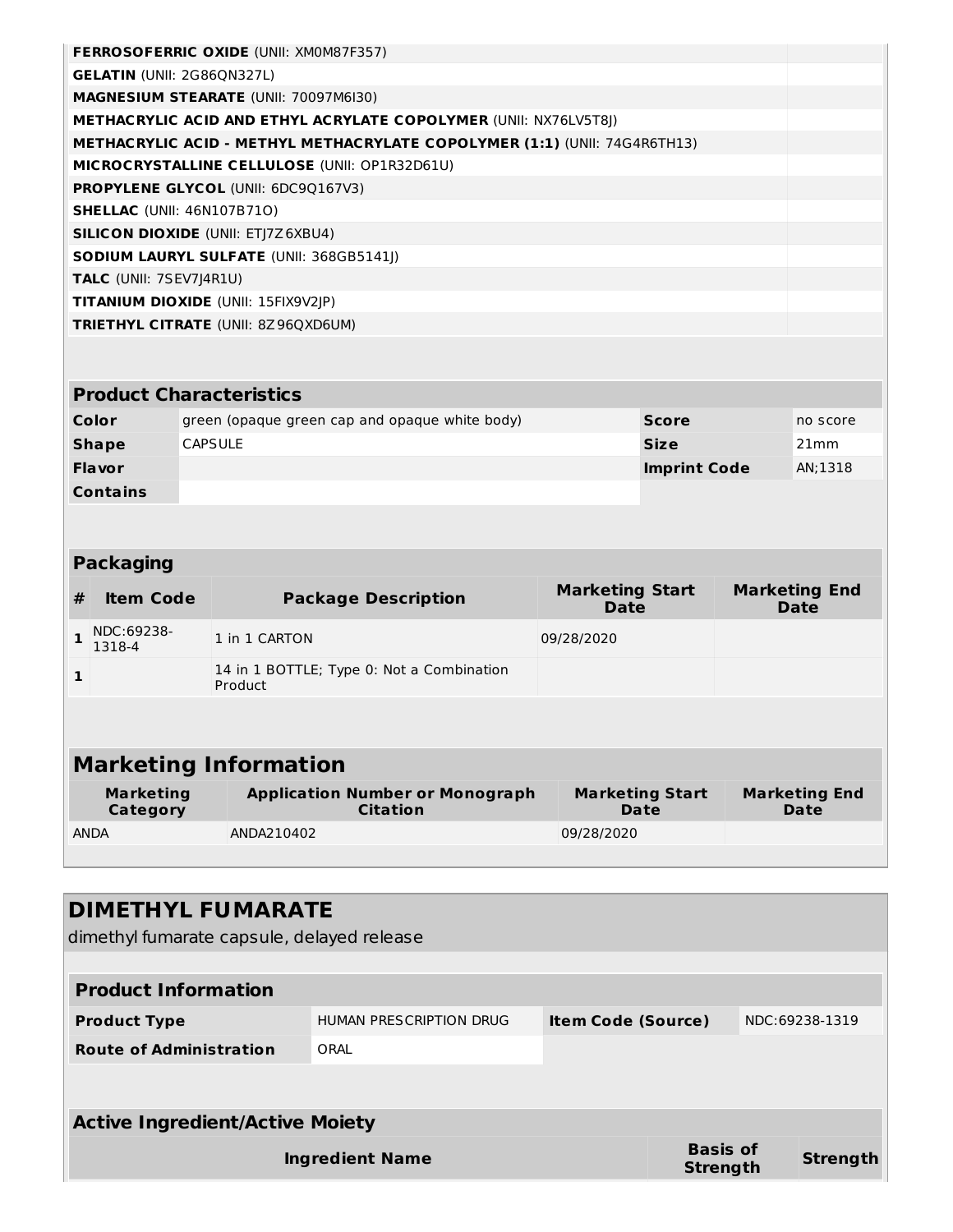| <b>Inactive Ingredients</b>       |                                                                           |              |                 |
|-----------------------------------|---------------------------------------------------------------------------|--------------|-----------------|
|                                   | <b>Ingredient Name</b>                                                    |              | <b>Strength</b> |
| AMMONIA (UNII: 5138Q19F1X)        |                                                                           |              |                 |
|                                   | <b>CROSCARMELLOSE SODIUM (UNII: M280L1HH48)</b>                           |              |                 |
|                                   | D&C YELLOW NO. 10 (UNII: 35SW5USQ3G)                                      |              |                 |
|                                   | <b>FD&amp;C BLUE NO. 1 (UNII: H3R47K3TBD)</b>                             |              |                 |
|                                   | <b>FERROSOFERRIC OXIDE (UNII: XMOM87F357)</b>                             |              |                 |
| <b>GELATIN (UNII: 2G86QN327L)</b> |                                                                           |              |                 |
|                                   | <b>MAGNESIUM STEARATE (UNII: 70097M6I30)</b>                              |              |                 |
|                                   | <b>METHACRYLIC ACID AND ETHYL ACRYLATE COPOLYMER (UNII: NX76LV5T8I)</b>   |              |                 |
|                                   | METHACRYLIC ACID - METHYL METHACRYLATE COPOLYMER (1:1) (UNII: 74G4R6TH13) |              |                 |
|                                   | MICROCRYSTALLINE CELLULOSE (UNII: OP1R32D61U)                             |              |                 |
|                                   | <b>PROPYLENE GLYCOL (UNII: 6DC90167V3)</b>                                |              |                 |
| <b>SHELLAC (UNII: 46N107B710)</b> |                                                                           |              |                 |
|                                   | <b>SILICON DIOXIDE (UNII: ETI7Z6XBU4)</b>                                 |              |                 |
|                                   | <b>SODIUM LAURYL SULFATE (UNII: 368GB5141I)</b>                           |              |                 |
| TALC (UNII: 7SEV7J4R1U)           |                                                                           |              |                 |
|                                   | <b>TITANIUM DIOXIDE (UNII: 15FIX9V2JP)</b>                                |              |                 |
|                                   | <b>TRIETHYL CITRATE (UNII: 8Z96QXD6UM)</b>                                |              |                 |
|                                   |                                                                           |              |                 |
|                                   | <b>Product Characteristics</b>                                            |              |                 |
| Color                             | green (opaque green cap and opaque green body)                            | <b>Score</b> | no score        |

| COIOL           | green (opaque green cap and opaque green bouy) | <b>Score</b>        | TIU SCUTE |
|-----------------|------------------------------------------------|---------------------|-----------|
| <b>Shape</b>    | CAPSULE                                        | <b>Size</b>         | 21mm      |
| <b>Flavor</b>   |                                                | <b>Imprint Code</b> | AN;1319   |
| <b>Contains</b> |                                                |                     |           |

## **Packaging**

| # | <b>Item Code</b>     | <b>Package Description</b>                           | <b>Marketing Start</b><br><b>Date</b> | <b>Marketing End</b><br><b>Date</b> |
|---|----------------------|------------------------------------------------------|---------------------------------------|-------------------------------------|
|   | NDC:69238-<br>1319-6 | 1 in 1 CARTON                                        | 09/28/2020                            |                                     |
|   |                      | 60 in 1 BOTTLE; Type 0: Not a Combination<br>Product |                                       |                                     |
|   |                      |                                                      |                                       |                                     |

# **Marketing Information**

| Marketing<br>Category | <b>Application Number or Monograph</b><br><b>Citation</b> | <b>Marketing Start</b><br>Date | <b>Marketing End</b><br>Date |
|-----------------------|-----------------------------------------------------------|--------------------------------|------------------------------|
| <b>ANDA</b>           | ANDA210402                                                | 09/28/2020                     |                              |
|                       |                                                           |                                |                              |

# **DIMETHYL FUMARATE**

dimethyl fumarate kit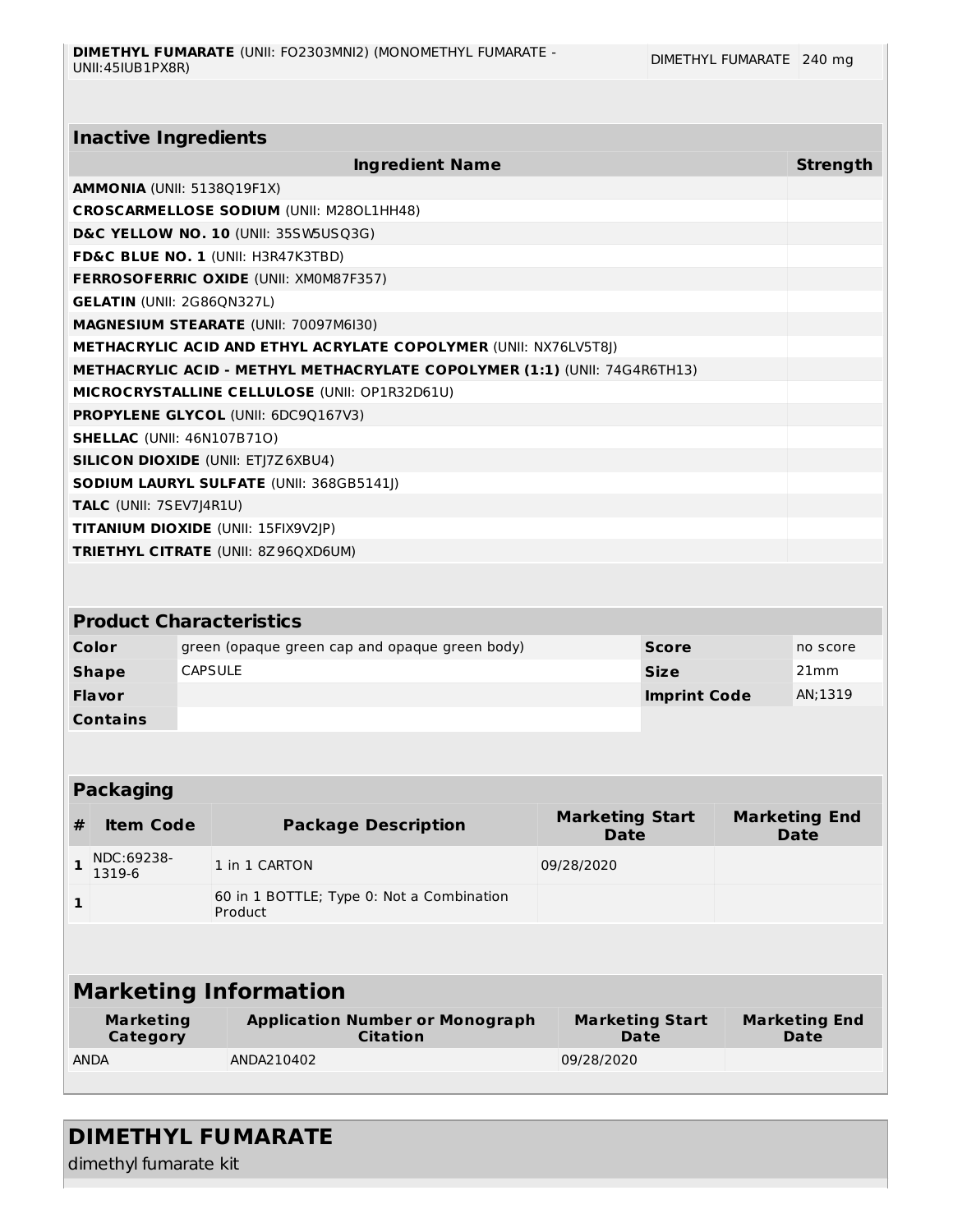| <b>Product Information</b>                                                 |                         |                                                             |    |                                       |  |                                     |                 |
|----------------------------------------------------------------------------|-------------------------|-------------------------------------------------------------|----|---------------------------------------|--|-------------------------------------|-----------------|
| <b>Product Type</b>                                                        |                         | <b>HUMAN PRESCRIPTION DRUG</b>                              |    | <b>Item Code (Source)</b>             |  | NDC:69238-1626                      |                 |
|                                                                            |                         |                                                             |    |                                       |  |                                     |                 |
|                                                                            |                         |                                                             |    |                                       |  |                                     |                 |
| <b>Packaging</b>                                                           |                         |                                                             |    |                                       |  |                                     |                 |
| <b>Item Code</b><br>#                                                      |                         | <b>Package Description</b>                                  |    | <b>Marketing Start</b><br><b>Date</b> |  | <b>Marketing End</b><br><b>Date</b> |                 |
| $\mathbf{1}$<br>3                                                          | Product                 | NDC:69238-1626- 1 in 1 KIT; Type 0: Not a Combination       |    | 09/28/2020                            |  |                                     |                 |
|                                                                            |                         |                                                             |    |                                       |  |                                     |                 |
|                                                                            |                         |                                                             |    |                                       |  |                                     |                 |
| <b>Quantity of Parts</b>                                                   |                         |                                                             |    |                                       |  |                                     |                 |
| Part #                                                                     | <b>Package Quantity</b> |                                                             |    | <b>Total Product Quantity</b>         |  |                                     |                 |
| Part 1<br>1 BOTTLE, PLASTIC                                                |                         |                                                             | 14 |                                       |  |                                     |                 |
| Part 2<br>1 BOTTLE, PLASTIC                                                |                         |                                                             | 46 |                                       |  |                                     |                 |
|                                                                            |                         |                                                             |    |                                       |  |                                     |                 |
|                                                                            |                         |                                                             |    |                                       |  |                                     |                 |
| Part 1 of 2                                                                |                         |                                                             |    |                                       |  |                                     |                 |
| <b>DIMETHYL FUMARATE</b>                                                   |                         |                                                             |    |                                       |  |                                     |                 |
| dimethyl fumarate capsule, delayed release                                 |                         |                                                             |    |                                       |  |                                     |                 |
|                                                                            |                         |                                                             |    |                                       |  |                                     |                 |
|                                                                            |                         |                                                             |    |                                       |  |                                     |                 |
| <b>Product Information</b>                                                 |                         |                                                             |    |                                       |  |                                     |                 |
| <b>Route of Administration</b>                                             |                         | ORAL                                                        |    |                                       |  |                                     |                 |
|                                                                            |                         |                                                             |    |                                       |  |                                     |                 |
|                                                                            |                         |                                                             |    |                                       |  |                                     |                 |
| <b>Active Ingredient/Active Moiety</b>                                     |                         |                                                             |    |                                       |  |                                     |                 |
|                                                                            |                         |                                                             |    |                                       |  | <b>Basis of</b>                     |                 |
|                                                                            |                         | <b>Ingredient Name</b>                                      |    |                                       |  | <b>Strength</b>                     | <b>Strength</b> |
|                                                                            |                         | DIMETHYL FUMARATE (UNII: FO2303MNI2) (MONOMETHYL FUMARATE - |    |                                       |  | DIMETHYL FUMARATE   120 mg          |                 |
| UNII: 45IUB1PX8R)                                                          |                         |                                                             |    |                                       |  |                                     |                 |
|                                                                            |                         |                                                             |    |                                       |  |                                     |                 |
| <b>Inactive Ingredients</b>                                                |                         |                                                             |    |                                       |  |                                     |                 |
|                                                                            |                         | <b>Ingredient Name</b>                                      |    |                                       |  |                                     | <b>Strength</b> |
| <b>AMMONIA (UNII: 5138Q19F1X)</b>                                          |                         |                                                             |    |                                       |  |                                     |                 |
| <b>CROSCARMELLOSE SODIUM (UNII: M280L1HH48)</b>                            |                         |                                                             |    |                                       |  |                                     |                 |
|                                                                            |                         |                                                             |    |                                       |  |                                     |                 |
| D&C YELLOW NO. 10 (UNII: 35SW5USQ3G)<br>FD&C BLUE NO. 1 (UNII: H3R47K3TBD) |                         |                                                             |    |                                       |  |                                     |                 |
| FERROSOFERRIC OXIDE (UNII: XM0M87F357)                                     |                         |                                                             |    |                                       |  |                                     |                 |
| <b>GELATIN (UNII: 2G86QN327L)</b>                                          |                         |                                                             |    |                                       |  |                                     |                 |
| MAGNESIUM STEARATE (UNII: 70097M6I30)                                      |                         |                                                             |    |                                       |  |                                     |                 |
| <b>METHACRYLIC ACID AND ETHYL ACRYLATE COPOLYMER (UNII: NX76LV5T8J)</b>    |                         |                                                             |    |                                       |  |                                     |                 |
| METHACRYLIC ACID - METHYL METHACRYLATE COPOLYMER (1:1) (UNII: 74G4R6TH13)  |                         |                                                             |    |                                       |  |                                     |                 |
| MICROCRYSTALLINE CELLULOSE (UNII: OP1R32D61U)                              |                         |                                                             |    |                                       |  |                                     |                 |
| PROPYLENE GLYCOL (UNII: 6DC9Q167V3)                                        |                         |                                                             |    |                                       |  |                                     |                 |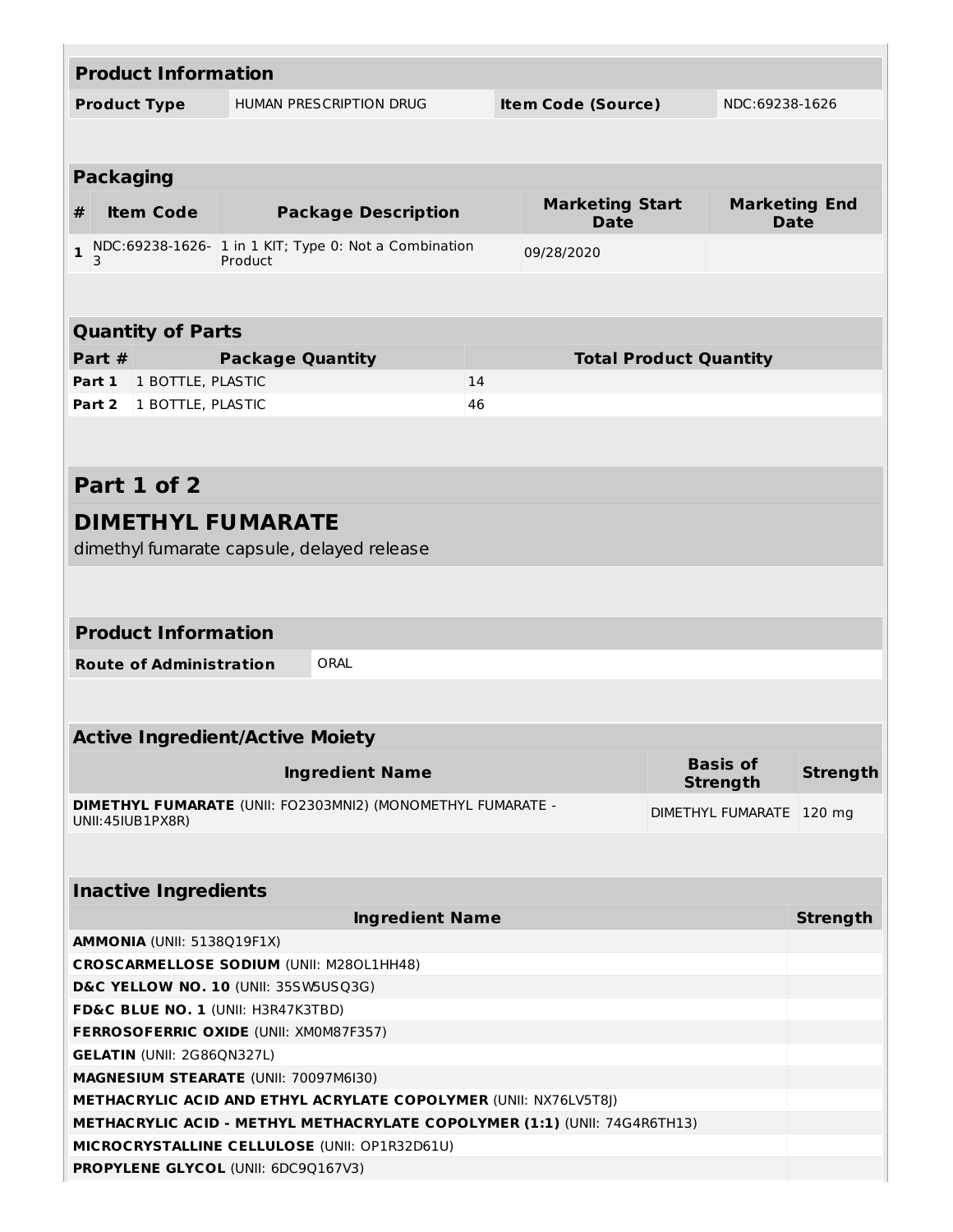| <b>SHELLAC</b> (UNII: 46N107B71O)         |                                        |                                                             |                                       |                     |                 |                                     |
|-------------------------------------------|----------------------------------------|-------------------------------------------------------------|---------------------------------------|---------------------|-----------------|-------------------------------------|
| <b>SILICON DIOXIDE (UNII: ETJ7Z6XBU4)</b> |                                        |                                                             |                                       |                     |                 |                                     |
| SODIUM LAURYL SULFATE (UNII: 368GB5141J)  |                                        |                                                             |                                       |                     |                 |                                     |
| TALC (UNII: 7SEV7J4R1U)                   |                                        |                                                             |                                       |                     |                 |                                     |
|                                           | TITANIUM DIOXIDE (UNII: 15FIX9V2JP)    |                                                             |                                       |                     |                 |                                     |
|                                           | TRIETHYL CITRATE (UNII: 8Z96QXD6UM)    |                                                             |                                       |                     |                 |                                     |
|                                           |                                        |                                                             |                                       |                     |                 |                                     |
|                                           | <b>Product Characteristics</b>         |                                                             |                                       |                     |                 |                                     |
| Color                                     |                                        | green (opaque green cap and opaque white body)              |                                       | <b>Score</b>        |                 | no score                            |
| <b>Shape</b>                              | <b>CAPSULE</b>                         |                                                             |                                       | <b>Size</b>         |                 | 21mm                                |
| <b>Flavor</b>                             |                                        |                                                             |                                       | <b>Imprint Code</b> |                 | AN1318                              |
| <b>Contains</b>                           |                                        |                                                             |                                       |                     |                 |                                     |
|                                           |                                        |                                                             |                                       |                     |                 |                                     |
|                                           |                                        |                                                             |                                       |                     |                 |                                     |
| <b>Packaging</b><br><b>Item</b>           |                                        |                                                             |                                       |                     |                 |                                     |
| $\#$<br>Code                              |                                        | <b>Package Description</b>                                  | <b>Marketing Start</b><br><b>Date</b> |                     |                 | <b>Marketing End</b><br><b>Date</b> |
| 1                                         |                                        | 14 in 1 BOTTLE, PLASTIC; Type 0: Not a Combination          |                                       |                     |                 |                                     |
|                                           | Product                                |                                                             |                                       |                     |                 |                                     |
|                                           |                                        |                                                             |                                       |                     |                 |                                     |
|                                           |                                        |                                                             |                                       |                     |                 |                                     |
|                                           | <b>Marketing Information</b>           |                                                             |                                       |                     |                 |                                     |
| <b>Marketing</b><br>Category              |                                        | <b>Application Number or Monograph</b><br><b>Citation</b>   | <b>Marketing Start</b><br><b>Date</b> |                     |                 | <b>Marketing End</b><br>Date        |
| <b>ANDA</b>                               | ANDA210402                             |                                                             | 09/28/2020                            |                     |                 |                                     |
|                                           |                                        |                                                             |                                       |                     |                 |                                     |
|                                           |                                        |                                                             |                                       |                     |                 |                                     |
| Part 2 of 2                               |                                        |                                                             |                                       |                     |                 |                                     |
|                                           | <b>DIMETHYL FUMARATE</b>               |                                                             |                                       |                     |                 |                                     |
|                                           |                                        | dimethyl fumarate capsule, delayed release                  |                                       |                     |                 |                                     |
|                                           |                                        |                                                             |                                       |                     |                 |                                     |
|                                           |                                        |                                                             |                                       |                     |                 |                                     |
| <b>Product Information</b>                |                                        |                                                             |                                       |                     |                 |                                     |
| <b>Route of Administration</b>            |                                        | ORAL                                                        |                                       |                     |                 |                                     |
|                                           |                                        |                                                             |                                       |                     |                 |                                     |
|                                           |                                        |                                                             |                                       |                     |                 |                                     |
|                                           | <b>Active Ingredient/Active Moiety</b> |                                                             |                                       |                     |                 |                                     |
|                                           |                                        | <b>Ingredient Name</b>                                      |                                       |                     | <b>Basis of</b> | <b>Strength</b>                     |
|                                           |                                        |                                                             |                                       |                     | <b>Strength</b> |                                     |
| UNII:45IUB1PX8R)                          |                                        | DIMETHYL FUMARATE (UNII: FO2303MNI2) (MONOMETHYL FUMARATE - |                                       | DIMETHYL FUMARATE   |                 | $240$ mg                            |
|                                           |                                        |                                                             |                                       |                     |                 |                                     |
|                                           |                                        |                                                             |                                       |                     |                 |                                     |
| <b>Inactive Ingredients</b>               |                                        |                                                             |                                       |                     |                 |                                     |
|                                           |                                        |                                                             |                                       |                     |                 |                                     |
|                                           |                                        | <b>Ingredient Name</b>                                      |                                       |                     |                 | <b>Strength</b>                     |